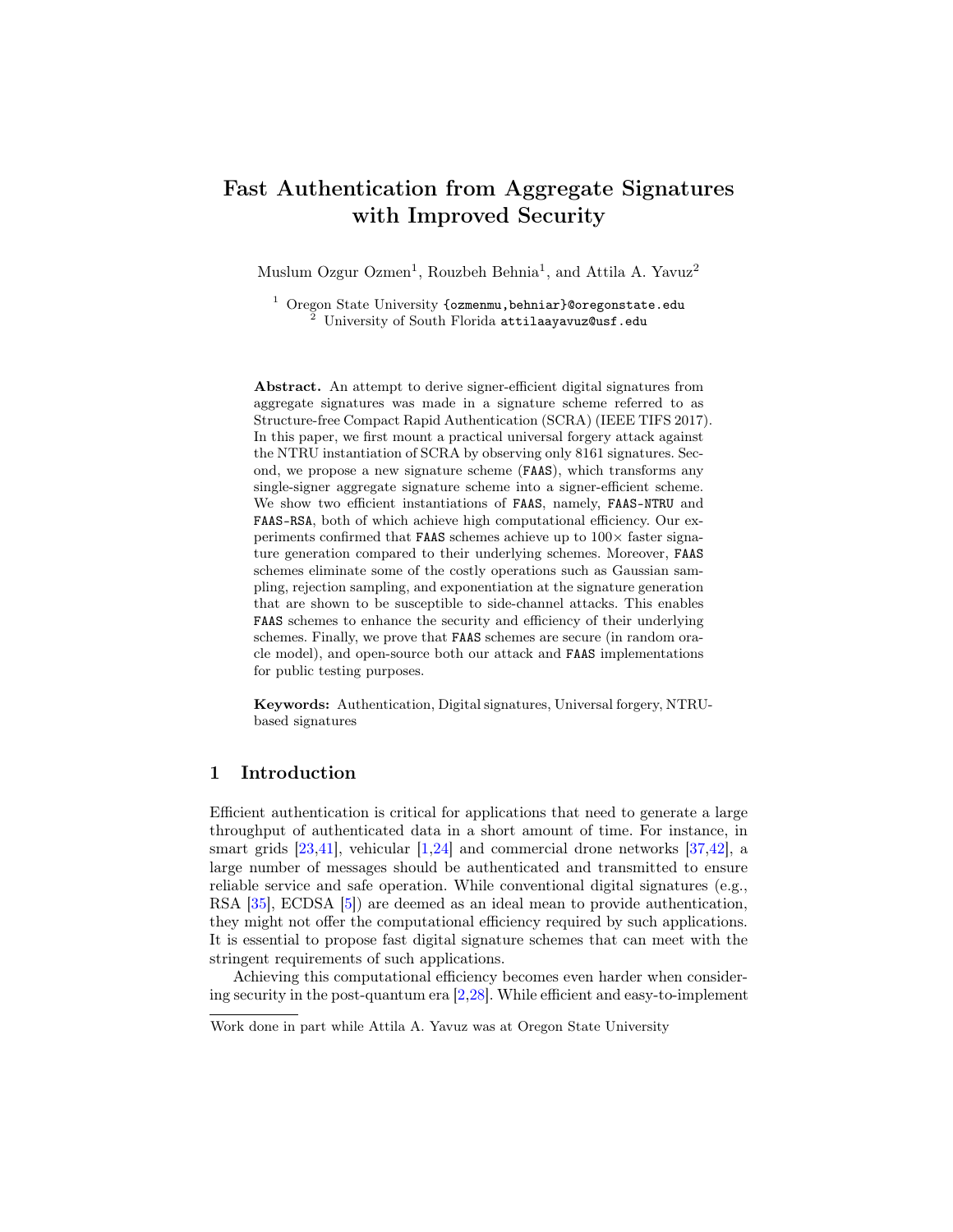one-time/multiple-time signatures exist (e.g., [\[26\]](#page-16-3)), the case for polynomiallyunbounded signatures seems to be more difficult. The proposal of such schemes is also necessary to support post-quantum key encapsulation schemes [\[11\]](#page-15-3). In this direction, the Department of Energy (DOE) and the Department of Homeland Security (DHS) have shown increased interest in proposals on post-quantum secure authentication schemes [\[3\]](#page-15-4) for smart grids. To ensure a smooth and timely transition, National Institute of Standards and Technology (NIST) has started the initial rounds of accepting proposals for PQ secure constructions [\[4\]](#page-15-5).

Aggregate digital signature schemes allow multiple signatures to be aggregated into a single one [\[10\]](#page-15-6). They are used to achieve efficient signature generation as shown in [\[43\]](#page-17-4) with Rapid Authentication (RA) scheme. In RA, the signer precomputes a set of individual signatures in the key generation algorithm, and aggregates a subset of them to efficiently compute signatures. However, RA requires messages to be in a predefined (fixed-length) format.

It is very desirable to develop fast digital signature schemes that can avoid both the storage/re-generation of one-time signatures and the need of a predefined message format. Such schemes can potentially support the legacy systems (aggregate RSA-based signatures [\[31\]](#page-16-4)) and be secure against quantum computers, with the advent of post-quantum aggregate signature schemes [\[25\]](#page-16-5). One recent attempt to address these issues was proposed in Structure-free Compact and Rapid Authentication (SCRA) [\[44\]](#page-17-5). In this paper, we show that, it is a challenging and yet feasible task to create such fast signatures by first mounting an attack to SCRA [\[44\]](#page-17-5), and then constructing a new generic scheme that can address the aforementioned limitations.

### 1.1 Our Contributions

Our contributions are two-fold: (i) We identify a weakness in SCRA which leads to a universal forgery attack on its lattice-based instantiations. (ii) We then present a new scheme called Fast Authentication from Aggregate Signatures (FAAS) which achieves significant performance gains on the signer's side along with an improved security in terms of side-channel resiliency.

Attack on Lattice-Based Instantiation of SCRA  $\frac{1}{4}$ : We identified a flaw in generic SCRA where each signature leaks the aggregation of a subset of the private key, along with their corresponding indexes. In the lattice-based instantiation of SCRA, we show how the adversary can form a set of linear equations, and forge signatures on any message only after observing 8161 signatures. We have fully implemented our attack and forged signatures in a few milliseconds after a one-time 2.5-hour learning phase.

Fast Authentication from Aggregate Signatures (FAAS): We present our new signature scheme FAAS that can be instantiated from any aggregate signature scheme. We prove the security of FAAS in the random oracle model (ROM) under the hardness of breaking the underlying aggregate signature scheme. We propose two efficient instantiations of FAAS: (i) An instantiation with  $pqNTRUsingn$  [\[25\]](#page-16-5) called FAAS-NTRU (ii) and an instantiation with Condensed-RSA [\[31\]](#page-16-4) called FAAS-RSA. The desired properties of FAAS are as follows: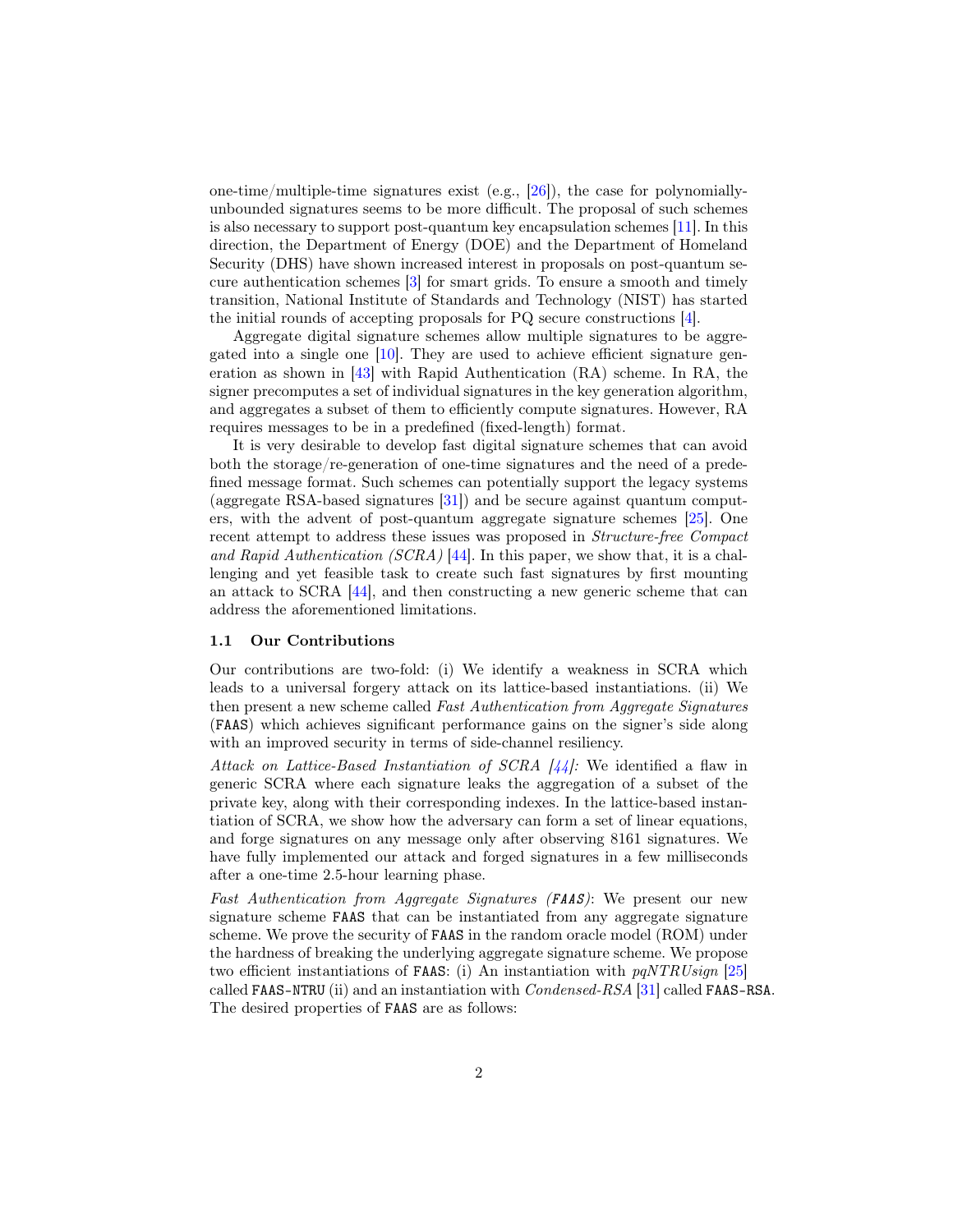<span id="page-2-1"></span>

| <b>Schemes</b>         |       |      |          |       |         | Sign Verify Delay Sig Size SK Size PK Size | Online Phase     |   |          |
|------------------------|-------|------|----------|-------|---------|--------------------------------------------|------------------|---|----------|
|                        |       |      |          |       |         |                                            | $Gauss$ Exp $RS$ |   |          |
| $RSA$ [35]             | 8.08  | 0.05 | 8.13     | 372   | 768     | 386                                        | X                | √ | X        |
| ECDSA <sup>[5]</sup>   | 0.73  | 0.93 | $1.66\,$ | 64    | 32      | 32                                         | X                | √ | ×        |
| Ed25519 [9]            | 0.13  | 0.33 | 0.46     | 64    | 32      | 32                                         | ×                |   | X        |
| <b>SPHINCS</b> [8]     | 13.46 | 0.37 | 13.83    | 41000 | 1088    | 1056                                       | ×                | × | ×        |
| pqNTRUsign [25]  14.52 |       | 0.30 | 14.82    | 576   | 1024    | 1024                                       |                  | × |          |
| FAAS-RSA               | 0.19  | 0.06 | 0.25     | 768   | 197408  | 1024                                       | $\times$         | × | $\times$ |
| <b>FAAS-NTRU</b>       | 0.49  | 0.71 | 1.20     | 3072  | 525328  | 1024                                       | $\times$         | × | ×        |
| FAAS-NTRU              | 0.14  | 0.71 | 0.85     | 3072  | 1049600 | 1024                                       | X                | × | ×        |

Table 1: Experimental performance comparison and analysis.

FAAS schemes do not require any Gaussian sampling (Gauss), exponentiation (Exp) or rejection sampling (RS) at its online calculations. Therefore, they have an improved side-channel resiliency and better performance that is further explained in [§5.1.](#page-11-0)

All sizes are in  $Bytes (B)$ . All times are in *milliseconds (ms)*. The results are obtained on a laptop equipped with an Intel i7 6th generation CPU operating at 2.6GHz. All parameter sizes are selected to provide  $κ = 128$ -bit security level (except for SPHINCS [\[8\]](#page-15-8), that provides  $κ = 256$ -bit security). A detailed performance analysis and comparison are given in [§6.](#page-11-1)

i) Improved Side-Channel Resiliency: The signature generation of FAAS only relies on signature aggregation, and therefore improves the side-channel resiliency of its base schemes (i.e., [\[25](#page-16-5)[,31\]](#page-16-4)). For instance, FAAS-NTRU does not require any Gaussian sampling algorithm (in its signature generation) which is known to be susceptible to a number of side-channel attacks (e.g., [\[18,](#page-16-6)[22\]](#page-16-7)). Besides, FAAS-NTRU offers a fixed-time sign algorithm (as opposed to its underlying scheme [\[25\]](#page-16-5)) since it does not require any rejection sampling. Moreover, FAAS instantiations offer deterministic signing and therefore immune to side-channel attacks targeting weak pseudorandom number generators (PRNGs). Lastly, FAAS-RSA is not susceptible to the attacks targeting the square-and-multiply method on traditional RSA signatures [\[20,](#page-16-8)[34\]](#page-17-6).

ii) High Computational Efficiency: We instantiate FAAS with verification-efficient digital signature schemes to complement the benefits of the improved signature generation, and therefore achieving a low delay<sup>[3](#page-2-0)</sup> for **FAAS** instantiations. For instance, FAAS-RSA and FAAS-NTRU' improve the delay of their base schemes by  $32\times$  and  $17\times$ , respectively.

iii) Generic Design: FAAS can be instantiated with any aggregate signature. For example, several lattice-based post-quantum signature schemes (which require Gaussian and/or rejection sampling) have been proposed to the NIST postquantum competition (e.g., Dilithium  $[16]$ ). FAAS can be used to enhance the security (from side-channel perspective) and performance of these schemes provided that they offer a secure signature aggregation capability.

Limitations: FAAS has an increased private key size due to the storage of precomputed signatures. FAAS-RSA and FAAS-NTRU require 193 KB and 511 KB private keys, respectively, with  $\kappa = 128$ -bit security (see [Table 1\)](#page-2-1). This increased private key size; however, translates into  $30\times$  and  $42\times$  faster signing with an improved side-channel resiliency, for FAAS-RSA and FAAS-NTRU, respectively.

<span id="page-2-0"></span><sup>&</sup>lt;sup>3</sup>Delay is defined as the aggregated time required to compute and verify a signature.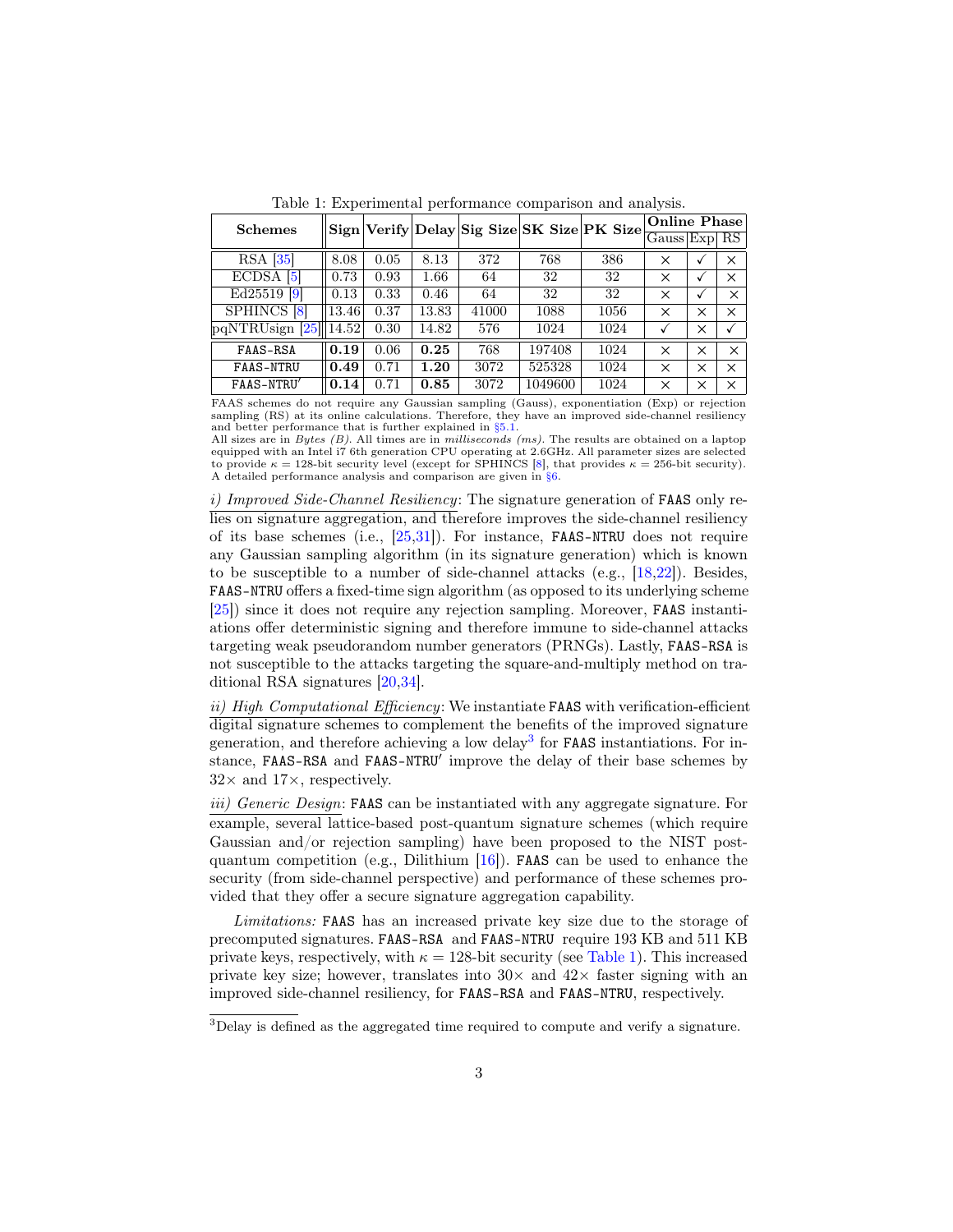# <span id="page-3-1"></span>2 Preliminaries

**Notation.**  $|a|$  denotes the bit length of variable a. M denotes the message space.

 $a \stackrel{\$}{\leftarrow} S$  denotes that a is selected from set S at random. In  $x||y, \parallel$  denotes the concatenation of bit strings of  $x$  and  $y$ . We represent vectors as bold letters (i.e., a), and matrices are defined by bold capital letters (i.e.,  $\bf{A}$ ), while scalars are represented as non-bold letters (i.e., a).  $||\mathbf{a}||_2$  and  $||\mathbf{a}||_{\infty}$  denote the Euclidean norm and infinity norm of vector  $a$ , respectively. We define hash functions  $H_0$ :  $\{0,1\}^* \to \{0,1\}^{l_0}, H_1: \{0,1\}^* \to \{0,1\}^{l_1}$  and  $H_2: \{0,1\}^* \to \{0,1\}^{l_2}$  for some integers  $l_0, l_1$  and  $l_2$ , to be defined in [§6.2.](#page-12-0)  $\mathcal{A}^{\mathcal{O}_1,\dots,\mathcal{O}_i}$  denotes that algorithm  $\mathcal A$  is provided with access to oracles  $\mathcal{O}_1, \ldots, \mathcal{O}_i$ .

**Definition 1.** A digital signature  $\text{SGN} = (\text{Kg}, \text{Sig}, \text{Ver})$  is defined as follows.

- $(sk, PK) \leftarrow$  SGN.Kg(1<sup> $\kappa$ </sup>): Given the security parameter  $\kappa$ , it outputs the public/private key pair  $(sk, PK)$ .
- $-\sigma \leftarrow$  SGN. Sig $(m, sk)$ : Given a message m and sk, it outputs the signature  $\sigma$ .
- $\{0,1\} \leftarrow \text{SGN.Ver}(m, \sigma, PK)$ : Given a message-signature pair  $(m, \sigma)$ , and *PK*, it outputs  $b \in \{0, 1\}$ .

We say that SGN is correct if  $1 \leftarrow \text{SGN.}$  Ver $(m, \text{SGN.}$  Sig $(m, sk), PK)$ .

<span id="page-3-0"></span>Definition 2. Existential Unforgeability under Chosen Message Attack (EU-CMA) [\[27\]](#page-16-9) experiment  $Expt_{SGN,A}^{EU-CMA}$  against an adversary A is as follows.

 $L_m \leftarrow \emptyset$  Sign<sub>sk</sub> $(m_i)$  $(sk, PK) \leftarrow \texttt{SGN.Kg}(1^{\kappa}) \quad \vert \quad \sigma_i \leftarrow \texttt{SGN.Sig}(m_i, sk)$  $(m^*, \sigma^*) \leftarrow \mathcal{A}^{\texttt{Sign}_{sk}(\cdot)}(PK) \Big| \hspace{5mm} L_m \leftarrow L_m \cup m_i$ 

We say A wins in time t, and after making  $q_S$  signatures and  $q_h$  queries to random oracles  $(H_1, H_2, \text{ and } H_3)$ , if  $((\text{SGN.Ver}(m^*, \sigma^*, PK) \wedge (m \cap L_m = \emptyset)).$ The advantage of A is defined as  $Adv_{SGN, \mathcal{A}}^{EU-CMA}(t, q_S, q_h) = Pr[Exp_{SGN, \mathcal{A}}^{EU-CMA} = 1].$ 

**Definition 3.** A single-signer aggregate signature  $ASig = (Kg, Sig, Agg, Ver)$ is defined as follows.

- $(sk, PK) \leftarrow$  Asig.Kg(1<sup> $\kappa$ </sup>): Given the security parameter  $\kappa$  as the input, it returns a private/public key pair (sk,PK).
- $-\sigma \leftarrow \texttt{Asig.Sig}(m, sk)$ : Given a message  $m \in \{0, 1\}^*$  and sk as the input, it returns a signature  $\gamma$  of the message under sk.
- $s \leftarrow$  Asig. Agg( $\sigma_1, \ldots, \sigma_L$ ): Given a set of signatures ( $\sigma_1, \ldots, \sigma_L$ ) as the input, it returns a single-compact signature s.
- $\{0,1\} \leftarrow$  Asig.Ver( $\overline{m}$ , s, PK): Given messages  $\overrightarrow{m} = (m_1, \ldots, m_L)$ , s and PK as the input, it returns a bit: 1 means valid and 0 means invalid.

Definition 4. Agg function, that is used to aggregate multiple messages to a single message, is defined as follows.

 $-m \leftarrow \text{Agg}(m_1, \ldots, m_L)$ : Given a set of messages  $(m_1, \ldots, m_L)$  as the input, Agg function returns a single message m as the output.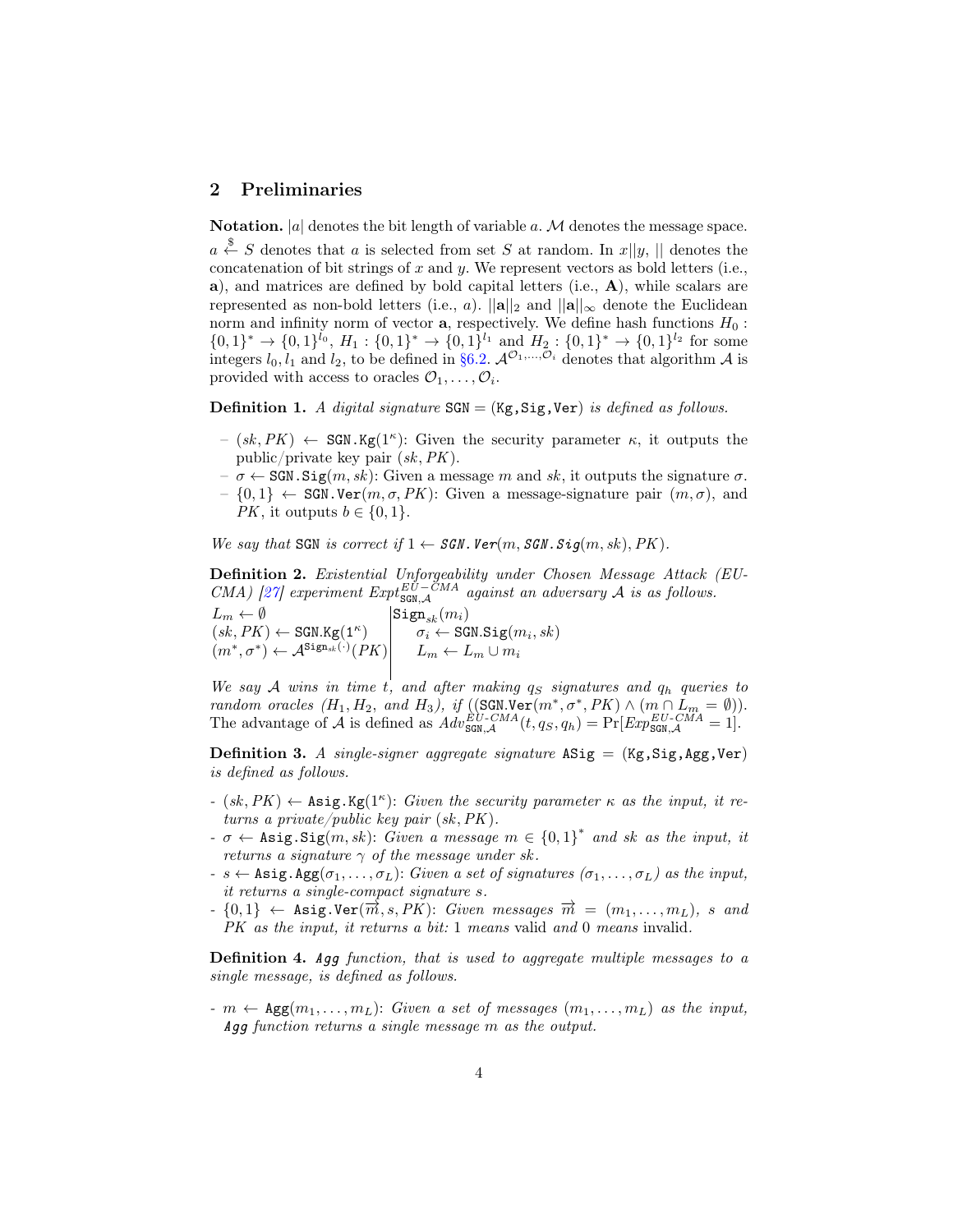<span id="page-4-0"></span>Algorithm 1 pqNTRUsign Signature Generation [\[25\]](#page-16-5)

 $(v') \leftarrow \text{pqNTRUsingn.Sig}(m, sk', h):$ 

- 1: Compute  $(\mathbf{u_p}, \mathbf{v_p}) = H_N(m||\mathbf{h})$  and sample  $\mathbf{r} \leftarrow \chi^N_{\tilde{\sigma}}$  and  $b \stackrel{\$}{\leftarrow} \{0, 1\}$
- 2: Compute  $\mathbf{u}_1 \leftarrow \mathbf{pr} + \mathbf{u}_p$ ,  $\mathbf{v}_1 \leftarrow \mathbf{u}_1 \mathbf{h} \mod q$  and  $\mathbf{a} \leftarrow (\mathbf{v}_p \mathbf{v}_1)/g \mod p$
- 3: if  $||\mathbf{af}||_2 > \nu_s$  or  $||\mathbf{ag}||_{\infty} > \nu_t$  then go to Step 1
- 4:  ${\bf v}'={\bf v}_1+(-1)^b{\bf ag}$
- 5: if  $||\mathbf{v}'||_{\infty} > q/2 B_t$  then go to Step 1
- 6: Calculate  $\mathbf{b} = (\mathbf{r} + (-1)^b \mathbf{a} \mathbf{f})$  with probability  $1/(M_s \exp(-\frac{||\mathbf{a} \mathbf{f}||}{\partial \hat{\sigma}^2}) \cosh(\frac{\langle \mathbf{b}, \mathbf{a} \mathbf{f} \rangle}{\partial \hat{\sigma}^2}))$ , else go to Step 1
- 7: Return v'

Agg function is also a part of the Asig.Ver algorithm that allows the batch verification of multiple messages. This function can be instantiated as modular multiplication in RSA [\[31\]](#page-16-4) or vector addition in pqNTRUsign [\[25\]](#page-16-5).

### 2.1 Lattice-Based Tools

We work over a polynomial ring  $\mathcal{R}_q = \mathbb{Z}_q[x]/(x^N+1)$  for a prime q and a positive integer N [\[25\]](#page-16-5). For FAAS-NTRU, we model a hash function  $H_N: \{0,1\}^* \to \mathbb{Z}_q^N$ . This enables generating random elements  $\mathbf{m}_{\mathbf{p}} = (\mathbf{u}_{\mathbf{p}}, \mathbf{v}_{\mathbf{p}})$  with  $\mathbf{u}_{\mathbf{p}} \in \mathbb{Z}_{p}^{N_1}$  and  $\mathbf{v_p} \in \mathbb{Z}_p^{N_2}$  for a prime p and  $N = N_1 + N_2$ .

 $\overline{NTRU}$  *Lattice*: Following the work in [\[25\]](#page-16-5), we work over a NTRU lattice as an  $\mathcal{R}_q$  module of rank 2. We let  $f(x), g(x), h(x) \in \mathcal{R}_q$  where  $f(x)$  and  $g(x)$  have small coefficients and  $h(x) = p^{-1}g(x)f^{-1}(x)$ .

The NTRU lattice associated with **h** is defined as  $\mathcal{L} = \{(\hat{\mathbf{u}}, \hat{\mathbf{v}}) \in \mathcal{R}_q^2 :$  $\hat{\mathbf{u}}$ h =  $\hat{\mathbf{v}}$ . A vector in NTRU lattice can be written as  $\mathbf{v} = \langle \hat{\mathbf{s}}, \hat{\mathbf{t}} \rangle$  where  $\hat{\mathbf{s}}, \hat{\mathbf{t}} \in \mathcal{R}_q$ , following [\[25\]](#page-16-5), we refer to  $\hat{\mathbf{s}}$  as the s-side and  $\hat{\mathbf{t}}$  as the t-side of the vector.

**Definition 5.** An N-dimensional Gaussian function  $\rho_{\tilde{\sigma},c} : \mathbb{R} \to (0,1]$  is defined as  $\rho_{\tilde{\sigma},c}(x) \triangleq \exp(-\frac{||x-c||^2}{2\tilde{\sigma}^2})$ . Given a lattice  $\Lambda \subset \mathbb{R}^n$ , the discrete Gaussian distribution over  $\Lambda$  is  $D_{\Lambda,s,c}(\mathbf{x}) = \frac{\rho_{\tilde{\sigma},c}(\mathbf{x})}{\rho_{\tilde{\sigma},c}(\Lambda)}$  for all  $\mathbf{x} \in \Lambda$ .

Hoffstein et al. uses a Bimodal Gaussian distribution  $\chi^N_{\tilde{\sigma}}$  [\[15\]](#page-15-10) with standard deviation  $\tilde{\sigma}$  to sample an N-dimension random vector **r**. Hoffstein et al. also uses rejection sampling to ensure that the signature components do not leak any information about the private keys by checking if its norm is in  $(-\frac{q}{2} + \frac{q}{2})$  $\nu_y, \frac{q}{2} - \nu_y$ ) for some public parameter  $\nu$  where  $y \in \{s\text{-side}, t\text{-side}\}.$  This is done as in the Step 3 of Algorithm [1.](#page-4-0) We also note that  $\tilde{\sigma}$  in Algorithm [1](#page-4-0) is a Gaussian distribution parameter which ensures a bound on the value of the sampled vector's coordinates. In Step 6,  $b \leftarrow \{0,1\}$  is a random bit related to bimodal Gaussian distribution [\[15\]](#page-15-10).  $M_s$  as defined in [\[25\]](#page-16-5), is the repetition rate which determines the rate of rejection.

# <span id="page-4-1"></span>3 On the Security of SCRA-NTRU

We first recall SCRA signature scheme and also present its lattice-based instantiation. We then describe the idea behind our attack, followed by its detailed description and implementation.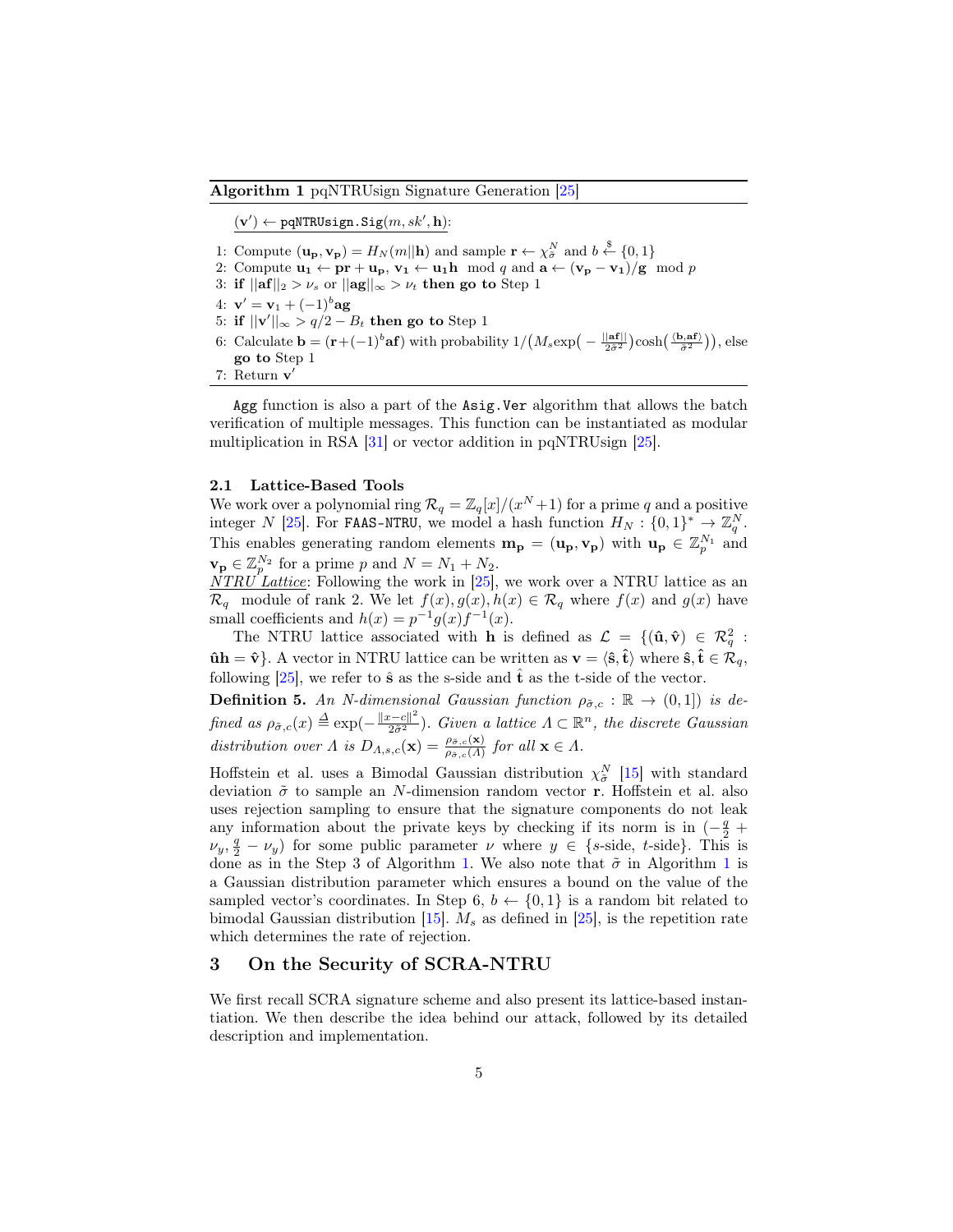## <span id="page-5-0"></span>Algorithm 2 SCRA - pqNTRUsign Instantiation

 $(sk, PK) \leftarrow \texttt{SCRA-NTRU.Kg}(1^{\kappa})$ :

- 1: Generate secrets  $f, g \in \mathcal{R}_q$  such that  $h(x) = p^{-1}g(x)f^{-1}(x)$
- 2: If  $f$  and  $g$  are not invertible mod  $q$ , go to Step 1
- 3:  $sk' \leftarrow (\mathbf{f}, \mathbf{g})$ ,  $PK' \leftarrow \mathbf{h}$  and  $P \stackrel{\$}{\leftarrow} \{0, 1\}^{l_0}$  and
- 4: Select integers  $(b, L)$  such that  $b \cdot L = l_0$
- 5:  $\tilde{m}_{i,j} \leftarrow (i||j||P), \ \boldsymbol{\gamma}_{i,j} \leftarrow \texttt{pqNTRUsingn.Sig}(\tilde{m}_{i,j}, sk', PK'), i = 1, \dots, L \text{ and } j = 1, \dots, L$  $0, \ldots, 2^b-1$
- 6:  $sk \leftarrow (sk', \Gamma)$  and  $PK \leftarrow (PK', P)$ , where  $\Gamma \leftarrow {\{\gamma_{i,j}\}}_{i=1,j=0}^{L, 2^b-1}$

 $\sigma \leftarrow \texttt{SCRA-NTRU}.\texttt{Sig}(m, sk)$ :

1:  $(M_1^*, \ldots M_L^*) \leftarrow H_0(m||r)$  where  $r \stackrel{\$}{\leftarrow} \{0,1\}^{\kappa}$  and  $M_i^* \in [0, 2^b - 1], i = 1, \ldots, L$ . 2:  $\mathbf{s} \leftarrow \sum_{i=1}^{L} \gamma_{i,M_i^*}$  and  $\boldsymbol{\sigma} \leftarrow (r, \mathbf{s})$ 

 $\{0,1\} \leftarrow \texttt{SCRA-NTRU}.\texttt{Ver}(m, \sigma, PK)$ : 1:  $(M_1^*, \ldots M_L^*) \leftarrow H_0(m||r)$ 2:  $\hat{\mathbf{u}} = s\mathbf{h}^{-1} \mod q$ 3: if  $||\hat{\mathbf{u}}||_{\infty} > \sqrt{(k+L)}\tau p\tilde{\sigma}$  then return 0 4:  $(\mathbf{u}_{\mathbf{p_i}}, \mathbf{v}_{\mathbf{p_i}}) \leftarrow H_N(i||M_i^*||P||\mathbf{h})$  where  $i = 1, \dots, L$ 5: if  $(\hat{\mathbf{u}}, \mathbf{s}) = \sum_{i=1}^{L} (\mathbf{u}_{\mathbf{p_i}}, \mathbf{v}_{\mathbf{p_i}})$  then return 1, else return 0

## 3.1 SCRA Signature Scheme

SCRA was proposed as a generic scheme that transforms a single-signer aggregate signature scheme into a fast signature scheme. Before we highlight the weakness that leads to our attack, we briefly recall the generic SCRA signature scheme below. For a detailed description, we refer the interested reader to [\[44\]](#page-17-5). Key Generation: A set of signatures are precomputed for each b-bit L fields of the

hash output, where  $l_0 = b \cdot L$ , and  $l_0$  is the bit length of the hash output. These signatures are stored in a precomputed table containing  $2^b \cdot L$  signatures. This table and the public key of the underlying aggregate signature are the private and public keys, respectively.

Signature Generation: The message is hashed with a randomness, and for each of L fields of the hash output, their corresponding precomputed signatures (retrieved from the private key of the signer) are aggregated. The randomness is sent along with the aggregated signature to enable signature verification.

Signature Verification: Individual indexes are recovered and their batch verification is performed under the signer's public key.

SCRA Lattice-Based Instantiations: SCRA was instantiated with latticebased aggregate signatures in [\[17\]](#page-16-10). Recently, Hoffstein et al. [\[25\]](#page-16-5) proposed an NTRU-based signature scheme called pqNTRUsign which offers provably secure single-signer secure aggregation [\[25\]](#page-16-5). Therefore, we instantiate SCRA with the scheme in [\[25\]](#page-16-5). We present this instantiation in Algorithm [2](#page-5-0) with a reference to the signature generation of pqNTRUsign in Algorithm [1.](#page-4-0) We remark that given the similarity of pqNTRUsign with the schemes used in the instantiations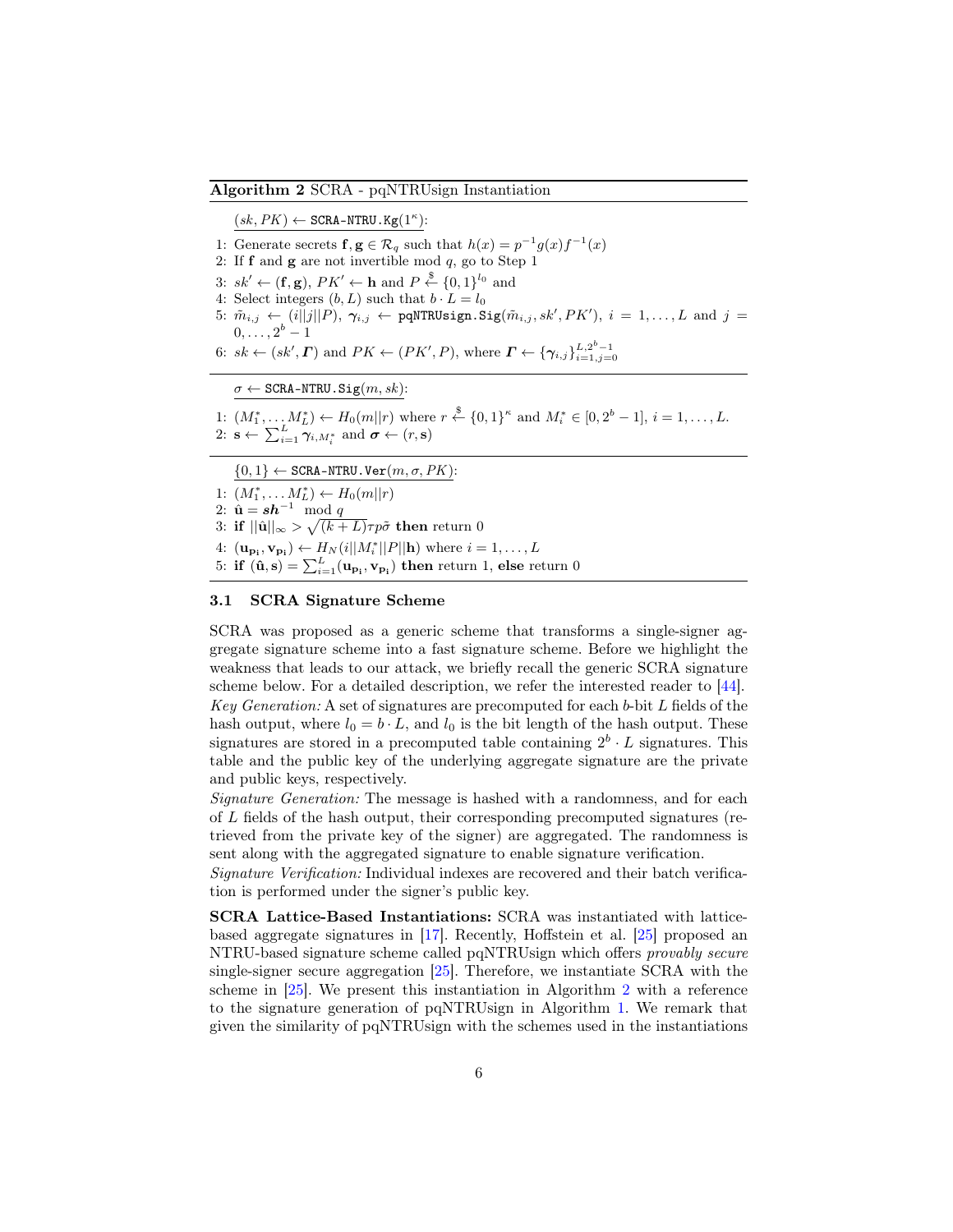of SCRA (e.g., [\[17\]](#page-16-10)), our attack can be directly applied to the lattice-based instantiations originally proposed in SCRA.

## 3.2 Our Attack

In generic SCRA, the signature generation algorithm releases an aggregation of a subset of the precomputed signature components without any masking. Furthermore, to enable signature verification, the message fields (i.e., indexes), dictating the selected precomputed components, are publicly released. These leakages can be observed in all instantiations of SCRA and they permit an adversary  $A$  to learn which private key components are aggregated to form the signature for a given message. In this paper, we leverage such leakages to mount a universal forgery attack on the lattice-based instantiations of SCRA.

Attack Algorithm: Since one can compute the indexes used to form the signature, each signature leaks the aggregation of L private keys. For lattice-based instantiations, these are vector additions of individual private key components.

In our first attempt, our goal was to observe enough signatures to perform a key recovery attack. Since there are  $2^b \cdot L$  private key components, we have  $2^b \cdot L$  variables in our linear equations, and A needs the observe the same number of equations/signatures. However, to solve this equation system, each equation A observes must be linearly independent. However, due to the selection of private keys in signature generation (i.e., one private key component from each L fields), the adversary can only observe  $(2<sup>b</sup> - 1) \cdot L + 1$  linearly independent equations. While one can use methods such as least mean squares to estimate the private key components, it is not possible to fully recover them with this many equations. However, we observed that  $(2<sup>b</sup> - 1) \cdot L + 1$  linearly independent equations are enough for  $A$  to generate signatures on any message (i.e., universal forgery). The details of this attack are given in Algorithm [3,](#page-7-0) and further explained below.

The function  $Y \leftarrow \text{echelon}(X)$  computes the row echelon form of matrix X. Following the definition of  $EU\text{-}CMA$  in [Definition 2,](#page-3-0) our attack takes place in two phases, namely the learning phase and the forgery phase.

In the attack,  $A$  first observes enough signatures to construct the linear equations. In Step 3, A parses signatures  $(\mathbf{s}_i, r_i) \leftarrow \sigma_i$  and extracts  $\mathbf{s}_i$ 's to form the matrix **B**. This matrix represents the solutions of each linear equation, since they are derived by vector addition in  $\mathcal{S}$ CRA. Sig. In Step 4, A derives all the indexes from the messages as in the signature verification. Using these indexes,  $A$  forms a matrix A, that represents which private key components are aggregated to derive the signature  $s_i$ . A then concatenates these two matrices (as in Step 6) and calculates the row echelon form of the new matrix. This enables the adversary to easily form the linear combinations of these vectors to generate new signatures. Therefore, after this point,  $A$  selects *any message* that was not queried before, get the indexes with a simple hash function, and forms a new row from the row echelon matrix, based on the indexes of the target message. Since this matrix includes the signature components observed  $(C \leftarrow A|B)$ , the right side of this vector gives the signature for the selected message.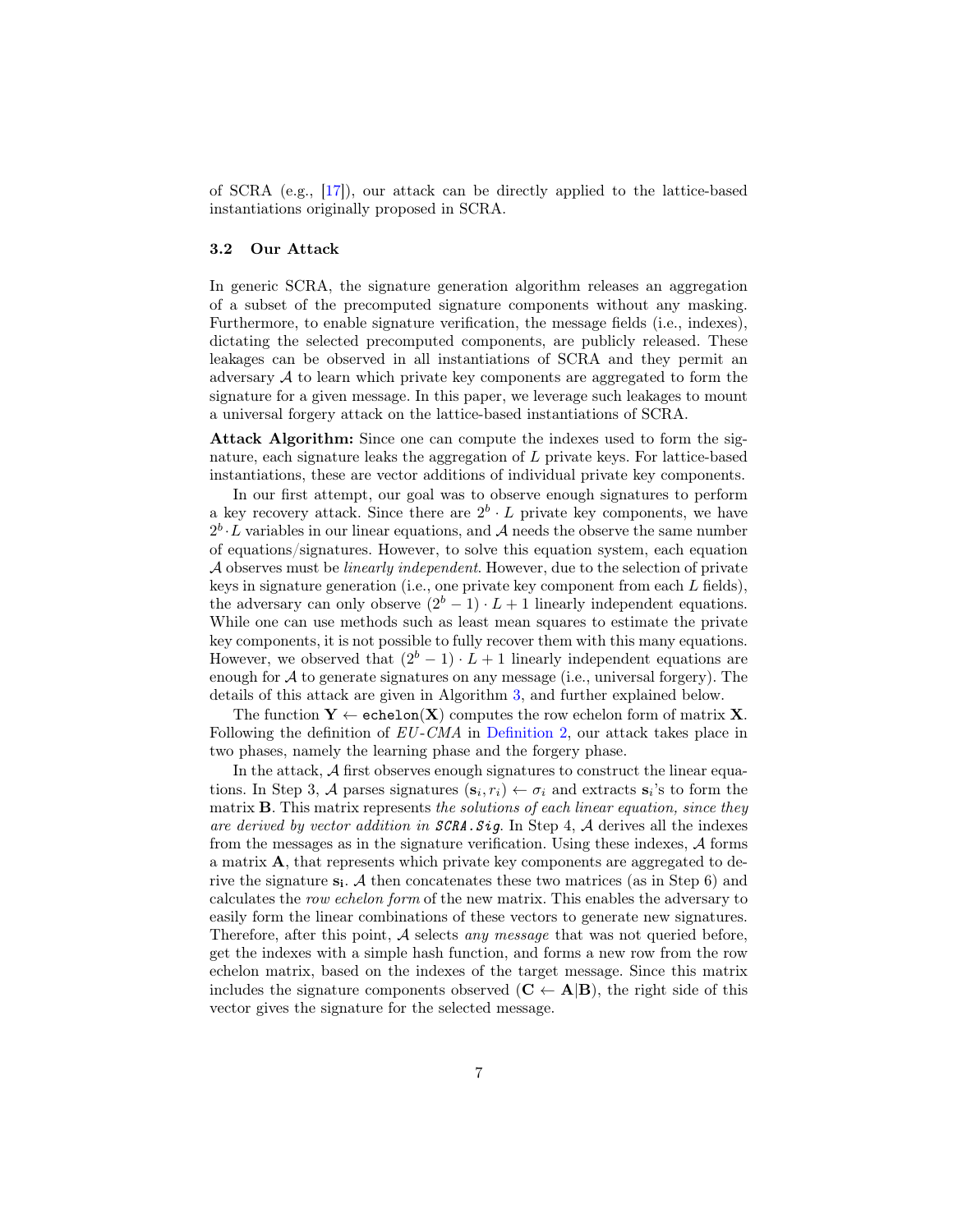#### <span id="page-7-0"></span>Algorithm 3 Attack on SCRA Lattice-Based Instantiation

#### Setup:

1:  $(sk, PK) \leftarrow \text{SCRA-NTRU.Kg}(1^{\kappa})$  and  $L_m \leftarrow \emptyset$ 

#### Learning:

- 2: Query  $\sigma_i \leftarrow \text{SCRA-NTRU}$ .  $\text{Sig}(m_i, sk)$  and  $L_m = L_m \cup m_i$  for  $i = 1, ..., (2^b 1) \cdot L + 1$
- 3: Parse  $(\mathbf{s}_i, r_i) \leftarrow \sigma_i$  and form  $\mathbf{B} = [\mathbf{B} | \mathbf{s}_i]$  for  $i = 1, \ldots, (2^b 1) \cdot L + 1$
- 4:  $L_i = (M_{1,i}^*, \ldots, M_{L,i}^*) \leftarrow H_0(m||r_i)$  for  $i = 1, \ldots, (2^b 1) \cdot L + 1$
- 5: Set **A** s.t.  $A[i, j] = 1$  if  $j \in L_i$ , for  $i = 1, ..., (2^b 1) \cdot L + 1$ ,  $j = 1, ..., 2^b \cdot L$ , otherwise,  $A[i, j] = 0$ .
- 6:  $C \leftarrow [A|B]$  and  $C' \leftarrow \text{echelon}(C)$

#### Forgery:

- 7:  $m' \stackrel{\$}{\leftarrow} M$  where  $m' \notin L_m$
- 8:  $r' \stackrel{\$}{\leftarrow} \{0,1\}^{\kappa}$ , and  $L = (M_1^*, \ldots M_L^*) \leftarrow H_0(m'||r')$ .
- 9: Linearly combine rows of C' to generate a row, such that for  $i = 1 \dots 2^b \cdot L$ ,  $a[i] = 1$ if  $i \in L$  and 0 otherwise.
- 10: The right side of the new row a gives a valid signature over  $m'$ .

**Attack implementation:** We have fully implemented our attack and forged a signature over the message "May the force be with you". We used  $C$  for the hash operations and computing SCRA signatures and Matlab for the matrix operations. Specifically, we used the predefined rref function in Matlab to generate the row echelon form of the matrix and then used this matrix to forge signatures. With the suggested parameters of SCRA ( $b = 8, L = 32$ ), rref function of Matlab took around 2.5 hours (executed only once). After that, each forgery only took a few milliseconds. Therefore, we were able to forge signatures on any message, by observing only 8161 signatures. Note that, although SCRA can be instantiated with different  $(b, L)$  parameters, since the storage overhead is  $2^b \cdot L$ , increasing parameters to make our attack impractical would also make the signature scheme impractical for the signer.

# <span id="page-7-2"></span>4 The Proposed Scheme

**Main Idea:** Following the works in  $[43, 44]$  $[43, 44]$  $[43, 44]$ , we capitalize on the observations that signature aggregation of some signature schemes is significantly faster than their signature generation. FAAS differs from the previous constructions in the way that messages and randomness are encoded and computed: (i) FAAS has significantly shorter private keys since we only rely on sampling  $L$ -out-of- $2^b$ different combinations (as in  $[12]$ ) rather than encoding the message as L b-bit structures as in SCRA. (ii) Most importantly, FAAS masks the aggregation of private key components (i.e., individual signatures) via an aggregate one-time masking technique (elaborated below) to address the vulnerability identified in SCRA [\[44\]](#page-17-5) (see [§3](#page-4-1) for our attack).

Aggregate One-time Masking of Signatures: The security flaw in SCRA stems from disclosing the aggregation of private key components. To efficiently

<span id="page-7-1"></span><sup>4</sup> [www.github.com/ozgurozmen/SCRA-NTRU\\_ATTACK](www.github.com/ozgurozmen/SCRA-NTRU_ATTACK)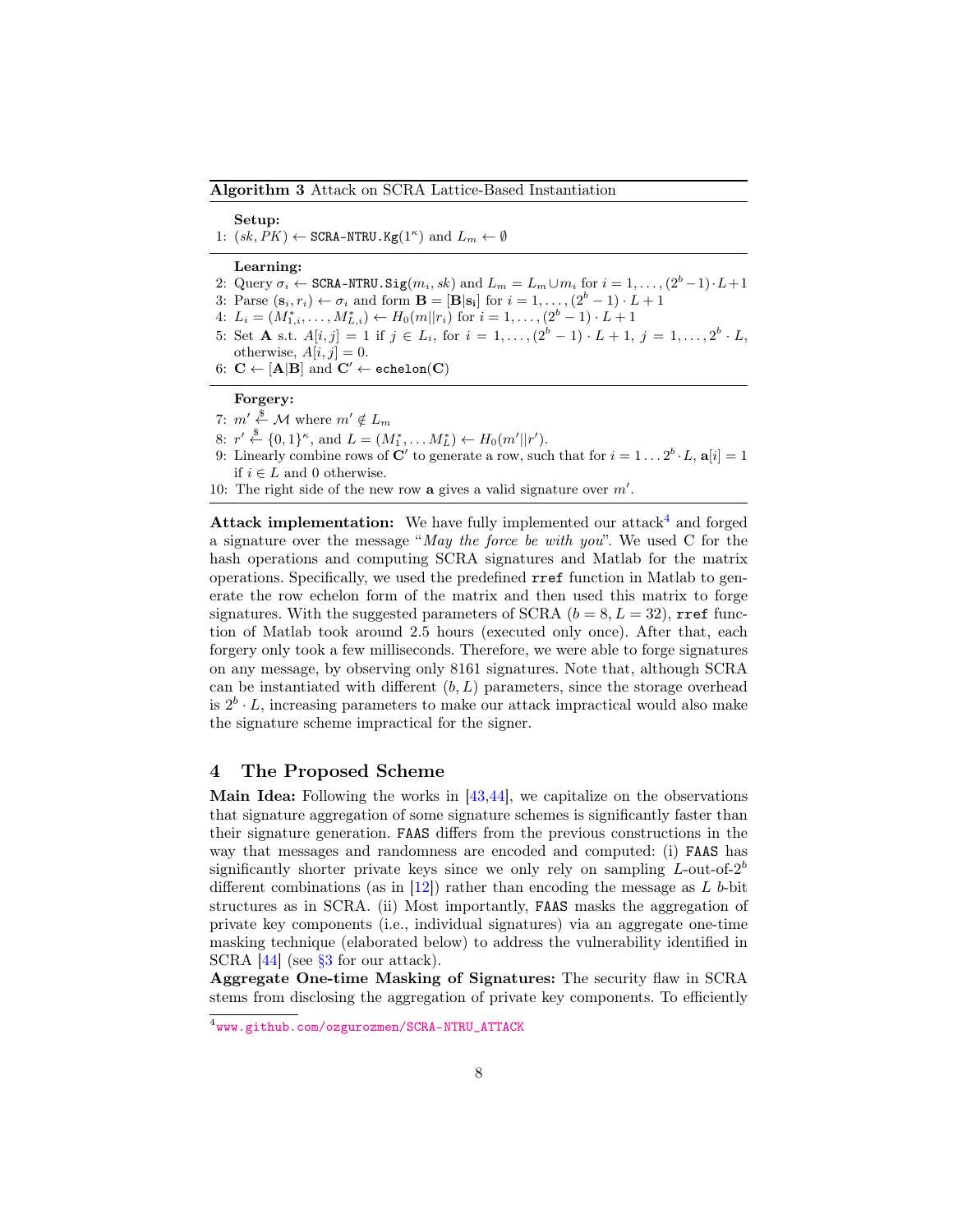#### <span id="page-8-0"></span>Algorithm 4 Generic FAAS Scheme

 $(sk, PK) \leftarrow$  FAAS. Kg( $1^{\kappa}$ ): 1: Select integers  $(k, t)$  such that  $k \cdot |t| = l_2$  and  $(b, L)$  such that  $b \cdot L = l_0$ 2:  $(sk', PK') \leftarrow \texttt{ASig.Kg}(1^{\kappa})$  and  $z \leftarrow \{0, 1\}^{\kappa}$ 3:  $u_i \leftarrow H_1(i||z)$  and  $\beta_i \leftarrow \texttt{ASig}. \texttt{Sig}(u_i, sk')$  for  $i = 0, \ldots, t - 1$ 4: Set precomputed signature table  $B \leftarrow {\{\beta_i\}}_{i=0}^{t-1}$ 5:  $\gamma_i \leftarrow \texttt{ASig}. \texttt{Sig}(i, sk') \text{ for } i = 0, \ldots, 2^b - 1$ 6: Set precomputed signature table  $\Gamma \leftarrow {\{\gamma_i\}}_{i=0}^{2^b-1}$ 7:  $sk \leftarrow (z, B, \Gamma)$  and  $PK \leftarrow PK'$  $\sigma \leftarrow$  FAAS. Sig $(m, sk)$ : 1:  $(j_1, \ldots, j_k) \leftarrow H_2(m||z)$ , where each  $\{j_i\}_{i=1}^k$  is interpreted as a |t|-bit integer. 2:  $u_{j_i} \leftarrow H_1(j_i||z)$  for  $i = 1, ..., k$ 3:  $u \leftarrow Agg(u_{j_1}, \ldots, u_{j_k})$ 4:  $\sigma_U \leftarrow \texttt{ASig}. \texttt{Agg}(\beta_{j_1}, \dots, \beta_{j_k})$ 5:  $(j_1^*, \ldots, j_L^*) \leftarrow H_0(m||u)$ , where each  $\{j_i\}_{i=1}^L$  is interpreted as a b-bit integer. 6:  $s \leftarrow \texttt{ASig}. \texttt{Agg}(\sigma_U, \gamma_{j_1^*}, \dots, \gamma_{j_L^*})$  and set  $\sigma \leftarrow (u, s)$ 

 ${0,1} \leftarrow$  FAAS. Ver $(m, \sigma, PK)$ : 1:  $(j_1^*, \ldots, j_L^*) \leftarrow H_0(m||u)$ 2:  $\{0,1\} \leftarrow \texttt{ASig.Ver}(\langle u, j_1^*, \ldots, j_L^* \rangle, s, PK')$ 

overcome this, we (deterministically) generate  $random$  message components  $u_i$ and their corresponding signatures  $\beta_i$  in the key generation phase (Step 3 in FAAS.Kg of Algorithm [4\)](#page-8-0) and then aggregate a subset of them to generate a random message-signature pair  $(u, \sigma_U)$  as in Step 3-4 of FAAS. Sig (Algorithm [4\)](#page-8-0). We then use this one-time randomness  $\sigma_U$  to hide the aggregation of private keys at Step 6 of FAAS. Sig. Although the aggregated message  $u$  is released with the signature, computing the individual message components or the selected indexes is as hard as breaking the underlying signature scheme.

#### 4.1 Generic FAAS

Generic FAAS is presented in Algorithm [4,](#page-8-0) and is further elaborated as follows. Key Generation: In Step 1-2, first, parameters  $(k, t)$  and  $(b, L)$  are generated. We then create the private/public key pair of the underlying aggregate signature and a random seed  $z$ , which are used to generate two precomputed signature tables: (i) In Step 3-4, we deterministically derive t random numbers  $u_i$  with a keyed hash and compute their corresponding individual signatures  $\beta_i$  to be stored in table B. (ii) In Step 5-6, we generate  $2^b$  signatures, from which L of them will be selected to encode the message in signature generation (FAAS.Sig Step 5-6). Finally, the tables  $(B, \Gamma)$  and z constitute FAAS private key, while the public key of the underlying aggregate signature scheme is used as FAAS public key.

Signature Generation: In Step 1-2, we derive the secret indexes  $(j_1, \ldots, j_k)$  from the message m and compute their corresponding random numbers  $(u_{j_1},...,u_{j_k})$ via a keyed hash. In Step 3-4, we set  $u$  as the aggregation of the random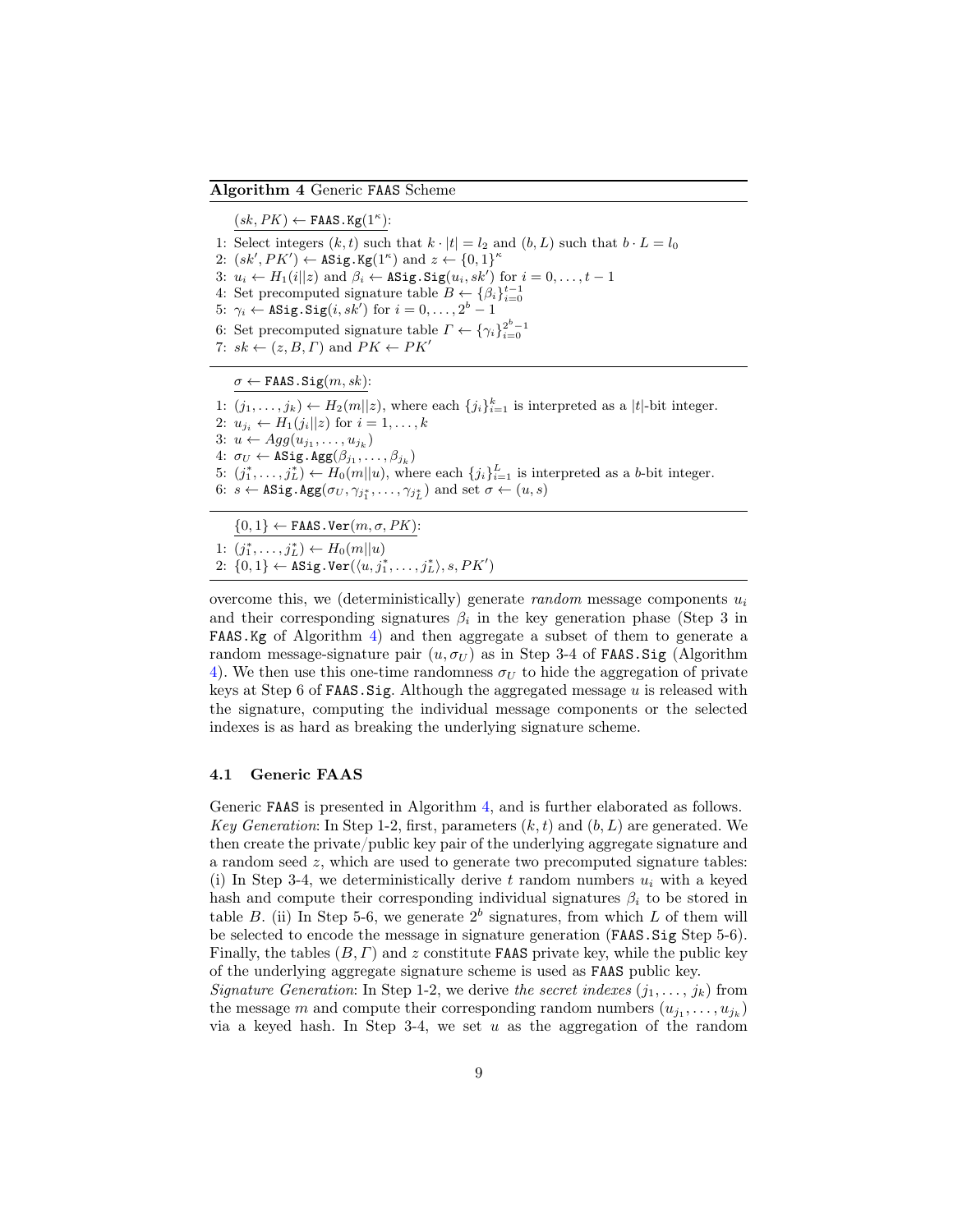# <span id="page-9-0"></span>Algorithm 5 FAAS pqNTRUsign instantiation

 $(sk, PK) \leftarrow$  FAAS-NTRU.  $Kg(1^{\kappa})$ :

- 1: Generate secrets  $f, g \in \mathcal{R}_q$  such that  $h(x) = p^{-1}g(x)f^{-1}(x)$
- 2: If  $f$  and  $g$  are not invertible mod  $q$ , go to Step 1
- 3:  $sk' \leftarrow (\mathbf{f}, \mathbf{g}), PK' \leftarrow \mathbf{h} \text{ and } z \leftarrow \{0, 1\}^{\kappa}$
- 4: Select integers  $(k, t, b, L)$  as in generic FAAS. Kg Step 1
- 5:  $u_i \leftarrow H_1(i||z), \ \beta_i \leftarrow \text{pqNTRUsingn.Sig}(u_i, sk', PK'),$  where  $|u_i| = \kappa$  for  $i =$  $0,\ldots,t-1$
- 6: Set precomputed signature table  $\mathbf{B} \leftarrow {\beta_i}_{i=0}^{t-1}$ <br>7:  $\gamma_i \leftarrow \text{pqNTRUsing}$   $\text{Sig}(i, sk'),$  for  $i = 0, \ldots, 2^b 1$
- 
- 8: Set precomputed signature table  $\Gamma \leftarrow {\{\gamma_i\}}_{i=0}^{2^b-1}$
- 9:  $sk \leftarrow (z, \mathbf{B}, \boldsymbol{\Gamma})$  and  $PK \leftarrow PK'$

 $\sigma \leftarrow$  FAAS-NTRU. Sig $(m, sk)$ :

1:  $(j_1, \ldots, j_k) \leftarrow H_2(m||z)$ , where each  $\{j_i\}_{i=1}^k$  is interpreted as a |t|-bit integer.

- 2:  $u_{j_i} \leftarrow H_1(j_i||z)$  and  $(\mathbf{u}_{\mathbf{p_{j_i}}}, \mathbf{v}_{\mathbf{p_{j_i}}}) \leftarrow H_N(u_{j_i}||h)$  where  $i = 1, ..., k$
- 3:  $(\mathbf{u_p}, \mathbf{v_p}) \leftarrow \sum_{i=1}^k (\mathbf{u_{p_{j_i}}}, \mathbf{v_{p_{j_i}}})$ , and  $\boldsymbol{\sigma}_U \leftarrow \sum_{i=1}^k \beta_i$
- 4:  $(j_1^*, \ldots, j_L^*) \leftarrow H_0(m||\mathbf{u_p}||\mathbf{v_p})$ , where each  $\{j_i\}_{i=1}^L$  is interpreted as a b-bit integer. 5:  $\mathbf{s} \leftarrow \boldsymbol{\sigma}_U + \sum_{i=1}^L \gamma_{j_i^*}$  and  $\boldsymbol{\sigma} \leftarrow (\mathbf{u_p}, \mathbf{v_p}, \mathbf{s})$
- 

 $\{0,1\} \leftarrow$  FAAS-NTRU. Ver $(m, \sigma, PK)$ :

1:  $(j_1^*, \ldots, j_L^*) \leftarrow H_0(m||u)$ 

2:  $\hat{\mathbf{u}} = s\mathbf{h}^{-1} \mod \hat{q}$ 

3: if  $||\hat{\mathbf{u}}||_{\infty} > \sqrt{(k+L)}\tau p\tilde{\sigma}$  then return 0

- 4:  $(\mathbf{u}_{\mathbf{p_i}}, \mathbf{v}_{\mathbf{p_i}}) \leftarrow H_N(j_i^*||\mathbf{h})$  where  $i = 1, ..., L$
- 5: if  $(\hat{\mathbf{u}}, \mathbf{s}) = (\mathbf{u_p}, \mathbf{v_p}) + \sum_{i=1}^{L} (\mathbf{u_{p_i}}, \mathbf{v_{p_i}})$  then return 1, else return 0

 $(u_{j_1},\ldots,u_{j_k})$  and aggregate their corresponding signatures  $(\beta_{j_1},\ldots,\beta_{j_k})$  fetched from table B, as  $\sigma_U$ . In Step 5-6, we first encode the message and u to get indexes  $(j_1^*, \ldots, j_L^*)$ , and then mask the aggregation of  $(\gamma_{j_1^*}, \ldots, \gamma_{j_L^*})$  with  $\sigma_U$  as  $s \leftarrow \texttt{ASig}.\texttt{Agg}(\sigma_U, \gamma_{j_1^*}, \dots, \gamma_{j_1^*}).$  We set FAAS signature as  $\sigma = (u, s).$ 

Signature Verification: This algorithm checks if the aggregated random number u and indexes  $(j_1^*, \ldots, j_L^*) \leftarrow H_0(m||u)$  are verified with s under PK'.

Remark 1. It is essential to keep individual random messages and their indexes as secrets. We do this with an aggregation function  $u \leftarrow Agg(u_{j_1^*}, \ldots, u_{j_k^*})$  as in Step 4 for random message components. The aggregation function  $Agg(.)$  is instantiated as modular multiplication and vector addition in Condensed RSA (C-RSA) [\[31\]](#page-16-4) and pqNTRUSign [\[25\]](#page-16-5), respectively. We derive indexes  $(j_1, \ldots, j_k)$ , which select random numbers to be aggregated, via the private key  $z$ . Therefore, unlike public indexes  $(j_1^*, \ldots, j_L^*)$  that are used to encode the message, secret indexes  $(j_1, \ldots, j_k)$  are only known to the signer.

## 4.2 FAAS Instantiations

FAAS can be instantiated with any single-signer aggregate signature scheme. We propose two efficient instantiations of FAAS as below.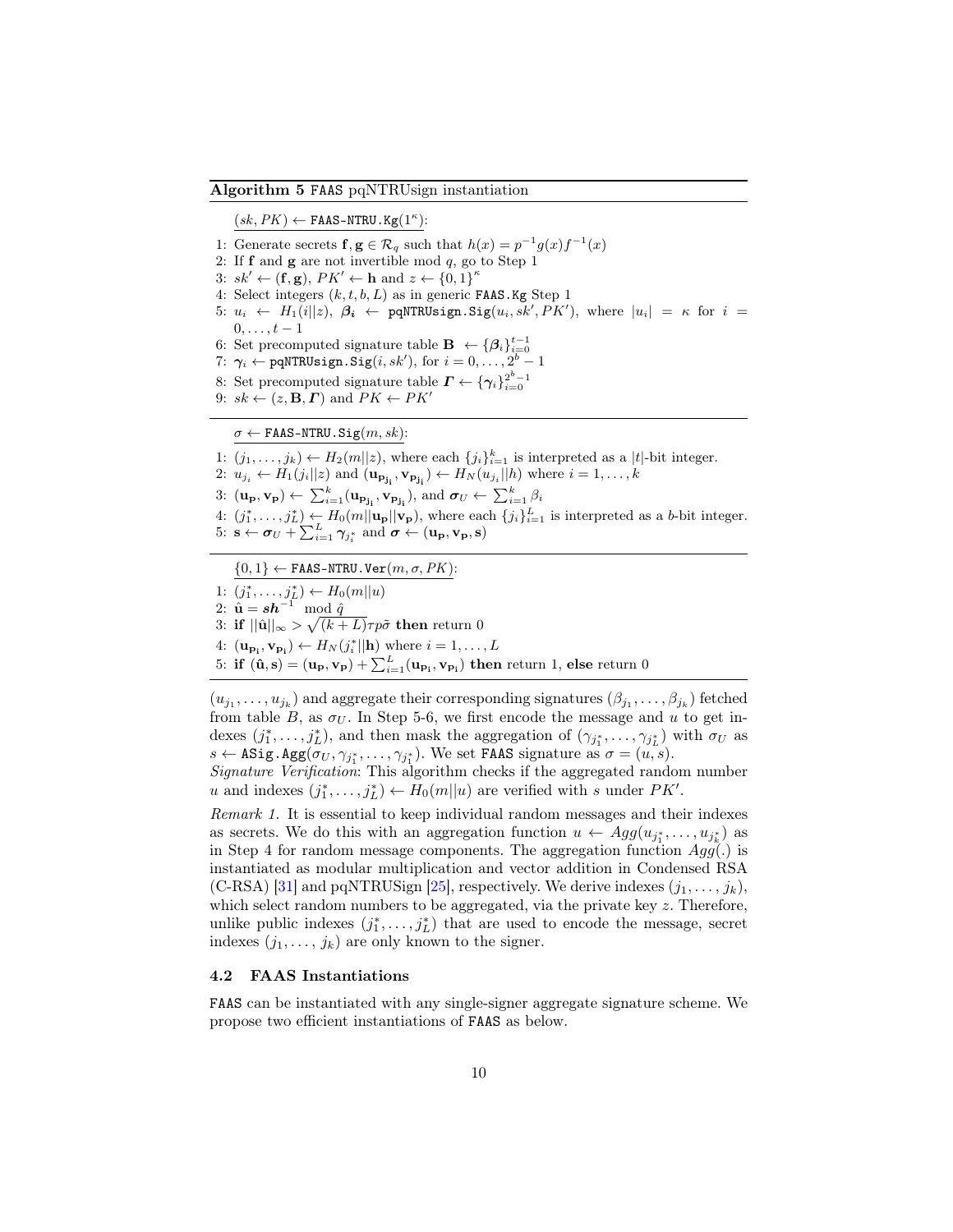#### <span id="page-10-0"></span>Algorithm 6 Instantiation of FAAS with C-RSA

 $(sk, PK) \leftarrow$  FAAS-C-RSA.Kg( $1^{\kappa}$ ):

- 1: Generate two large primes  $(p, q)$  and  $n \leftarrow p \cdot q$ . Compute  $(e, d)$  such that  $e \cdot d \equiv$ 1 mod  $\phi(n)$ , where  $\phi(n) \leftarrow (p-1)(q-1)$
- 2:  $sk' \leftarrow (n, d), PK' \leftarrow (n, e) \text{ and } z \leftarrow \{0, 1\}^{\kappa}$
- 3: Select integers  $(k, t, b, L)$  as in generic FAAS. Kg Step 1
- 4:  $u_i \leftarrow H_1(i||z)$  and  $\beta_i \leftarrow u_i^d \mod n$ , where  $|u_i| = |n|$  for  $i = 0, \ldots, t 1$
- 
- 5: Set precomputed signature table  $B \leftarrow {\beta_i}_{i=0}^{t-1}$ <br>6:  $\gamma_i \leftarrow H_F(i)^d \mod n$ , for  $i = 0, \ldots, 2^b 1$ , where  $H_F : \{0, 1\}^* \rightarrow Z_n^*$
- 7: Set precomputed signature table  $\Gamma \leftarrow {\{\gamma_i\}}_{i=0}^{2^b-1}$
- 8:  $sk \leftarrow (z, B, \Gamma)$  and  $PK \leftarrow PK'$

 $\sigma \leftarrow$  FAAS-C-RSA. Sig $(m, sk)$ :

1:  $(j_1, \ldots, j_k) \leftarrow H_2(m||z)$ , where each  $\{j_i\}_{i=1}^k$  is interpreted as a |t|-bit integer.

- 2:  $u_{j_i} \leftarrow H_1(j_i||z)$  for  $i = 1, \ldots, k$ 3:  $u \leftarrow \prod_{i=1}^{k} u_{j_i} \mod n$  and  $\sigma_U \leftarrow \prod_{i=1}^{k} \beta_{j_i} \mod n$
- 4:  $(j_1^*, \ldots, j_L^*) \leftarrow H_0(m||u)$ , where each  $\{j_i\}_{i=1}^L$  is interpreted as a b-bit integer.
- 5:  $s \leftarrow \sigma_U \cdot \prod_{i=1}^{L} \gamma_{j_i^*} \mod n$  and set  $\sigma \leftarrow (u, s)$
- 

 $\{0,1\} \leftarrow$  FAAS-C-RSA.Ver $(m, \sigma, PK)$ :

1: 
$$
(j_1^*, \ldots, j_L^*) \leftarrow H_0(m||u)
$$

2: if  $s^e = u \cdot \prod_{i=1}^L H_F(j_i^*) \mod n$  then return 1, else return 0

Lattice-Based Instantiation (FAAS-NTRU): Lattice-based signature schemes provide a viable post-quantum security promise [\[16\]](#page-15-9). Among the identified latticebased signature schemes with secure aggregation [\[17,](#page-16-10)[25\]](#page-16-5), pqNTRUsign [\[25\]](#page-16-5) offers fast verification with a slow signature generation that requires Gaussian sampling. Thus, FAAS-NTRU improves the security and signing efficiency of pqN-TRUsign by eliminating the Gaussian sampling and rejection sampling from the online signature generation phase. The detailed description of FAAS-NTRU is presented in Algorithm [5,](#page-9-0) that refers to pqNTRUsign signature generation algorithm defined in Algorithm [1,](#page-4-0) to refrain from repetitions in the algorithm description. Notice that expensive calculations such as Gaussian sampling and polynomial multiplication are done in the key generation algorithm (once and offline). At the signing phase, only polynomial additions are performed.

RSA-Based Instantiation (FAAS-RSA): We instantiate FAAS with Condensed RSA (C-RSA) [\[31\]](#page-16-4), which is secure under the RSA assumption in the ROM [\[7\]](#page-15-12). The signature generation of C-RSA requires an exponentiation over a large modulus, whereas its verification only requires an exponentiation over a small modulus (e.g., 65537). Therefore, FAAS-RSA, given in Algorithm [6,](#page-10-0) gains significant improvements over C-RSA in terms of signature generation.

# 5 Security Analysis

**Theorem 1.**  $Adv_{\text{FALS},\mathcal{A}}^{EU-CMA}(t,q_S,q_h) \leq Adv_{\text{Asig},\mathcal{B}}^{A-EU-CMA}(t',q_S',q_h')$  where  $t' = O(t) +$  $2q_S(t_{\text{RNG}}+t_{\text{Sig}}+t_{\text{Agg}})$ ,  $q_S' \geq 2q_S$  and  $q_H = q_H'$ .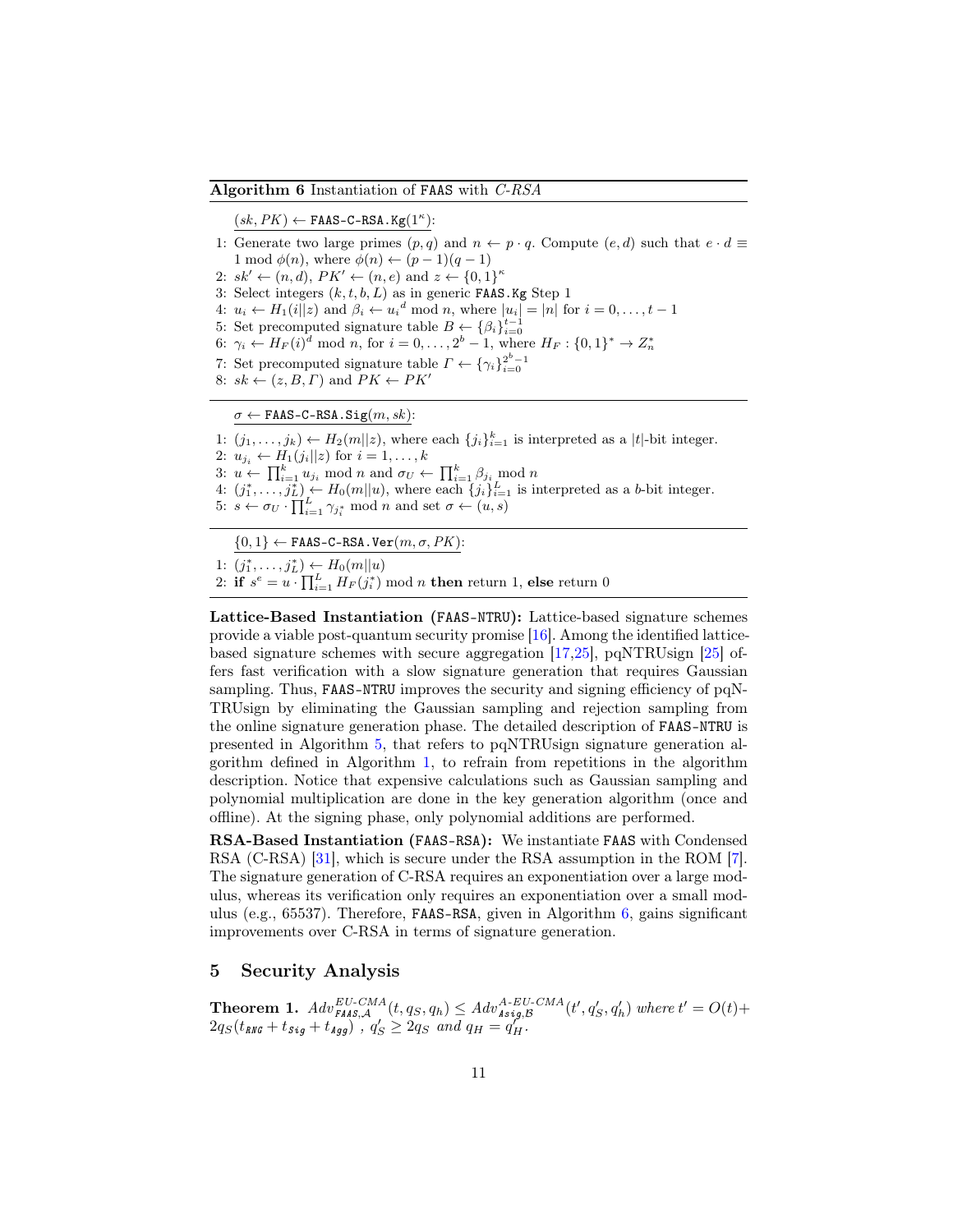Proof. Please refer to [Appendix B](#page-18-0)

### <span id="page-11-0"></span>5.1 Security and Performance of Online Operations

Side-channel attacks pose a serious threat to cryptographic implementations. Some critical operations that are prone to side-channel attacks are given below. Gaussian Sampling: Lattice-based cryptography offers efficient solutions with post-quantum security promise. However, most of the efficient lattice-based signature schemes require a (high precision) sampling from a distribution, mostly a Gaussian, which not only degrades their performance on the signer's side but also is highly prone to side-channel attacks. For instance, BLISS [\[15\]](#page-15-10), as one of the most efficient instances of such schemes, has been targeted with a number of side-channel attacks [\[18,](#page-16-6)[22\]](#page-16-7). Secure implementation approaches might mitigate some of these side-channel attacks; however, they are deemed to be a highly challenging and error-prone task [\[16\]](#page-15-9).

Rejection Sampling: This operation is required in lattice-based signatures to ensure signatures do not leak information about the private key. The number of rejections can significantly decrease the performance of a scheme. For instance, in pqNTRUsign [\[25\]](#page-16-5), the probability that the signature lies in a desired range is only 6%. Aside from the performance burdens, an efficient variant of this algorithm is shown to be prone to side-channel attacks [\[18,](#page-16-6)[22\]](#page-16-7). These attacks showed the vulnerability of the Bernoulli-based algorithm for rejection sampling in BLISS signature.

Exponentiation and PRNG: There has been many attacks on the efficient exponentiations and elliptic curve scalar multiplications [\[13,](#page-15-13)[20,](#page-16-8)[29\]](#page-16-11). While countermeasures were proposed in [\[36\]](#page-17-7), similar to the blinding technique, they incur performance sacrifice. The security of PRNGs is highly dependent on the hardware. Although one can find secure PRNGs in well-developed CPUs, the PRNG implementations in low-end IoT processors are prone to attacks. Therefore, it is a desirable property for a signature scheme to be deterministic (i.e., do not require any fresh randomness in signature generation phase) [\[9\]](#page-15-7).

FAAS instantiations do not require any of the above operations in their signing algorithm. Therefore, we believe FAAS instantiations can offer improved sidechannel resiliency and easy implementation as compared to some of their underlying schemes.

# <span id="page-11-1"></span>6 Performance Evaluation and Comparison

We first give the analytical costs of FAAS instantiations and their counterparts in terms of computational overhead and key/signature sizes. We then outline our experimental setup, parameters and provide a detailed experimental comparison.

### 6.1 Analytical Performance Analysis

Key Generation: Key generation of FAAS instantiations require the computation of two tables, and therefore, it is more expensive than their base schemes. Specifically, to generate the two tables,  $2^b + t$  signatures of the underlying aggregate signature schemes should be computed.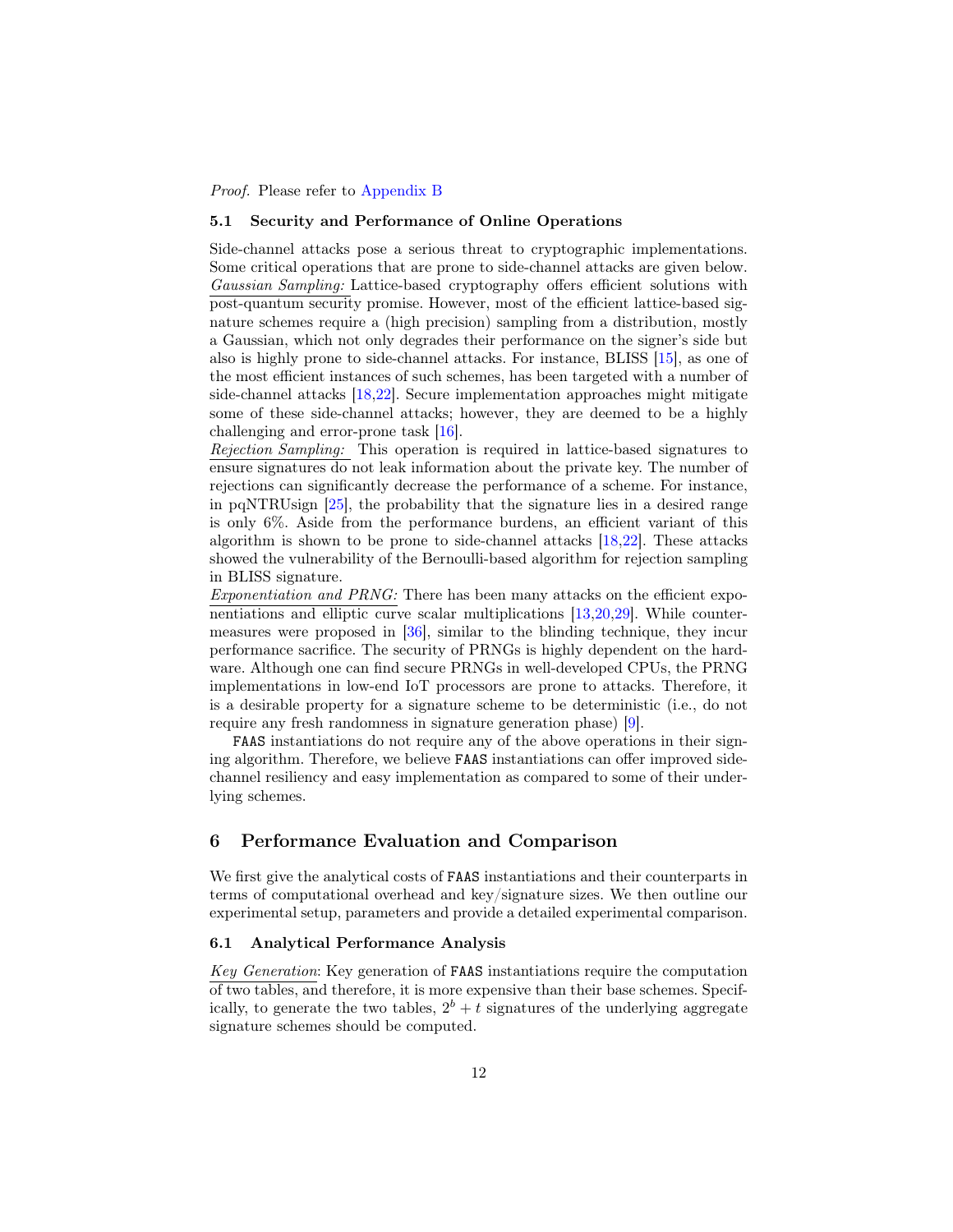Signature Generation: FAAS signature generation requires signature aggregations  $(k+L)$  · ASig. Agg(·), message aggregations  $k \cdot \text{Agg}(\cdot)$  and hash calls  $k \cdot H(\cdot)$ .

pqNTRUsign [\[25\]](#page-16-5) requires Gaussian sampling and polynomial multiplication to generate a signature. This is reduced to polynomial additions and mapping functions  $H_N$  in FAAS-NTRU. We present a variant of FAAS-NTRU (referred to as FAAS-NTRU') to improve the efficiency of signature generation with the cost of an increased private key size. Our implementation (see [§6.2\)](#page-12-0) showed that the mapping function in FAAS-NTRU takes a significant time. FAAS-NTRU' stores the results of the mappings as the private key to eliminate this overhead. Aside from the Gaussian sampling, pqNTRUsign also requires a rejection sampling to ensure that signatures do not leak information about the private key distribution. Due to rejection sampling, the signature generation of this scheme does not have a constant time, whereas FAAS instantiations do not require any rejection sampling during signature generation.

FAAS-RSA signing only requires a few hash calls and modular multiplications over  $n$ , while RSA takes an exponentiation with a large exponent  $d$ .

Signature Verification and Delay: FAAS instantiations add a slight overhead to the verification of their base schemes, which is equal to  $L$  message aggregations. However, since message aggregation is efficient, this only incurs a slight overhead, especially considering the overall gain in terms of the total delay due to the highly improved signature generation.

Storage and Transmission Overhead: FAAS requires two tables to be stored at the signer's side, with the size of  $(2^b + t + 1) \cdot |\sigma_i| + \kappa$  where  $\sigma_i \leftarrow \texttt{ASig.Sig}(\cdot)$ . Moreover, in addition to their base scheme, FAAS requires an aggregated randomness which makes the total signature size  $|s|+|u|$ . Note that, in FAAS-NTRU, the signature size changes from |s| bits to  $|v'|$  bits, since the 't-side' of the vector should be transmitted for aggregate verification in pqNTRUsign [\[25\]](#page-16-5). Therefore, the signature size of FAAS-NTRU increases slightly more. The public key size of FAAS instantiations is the same with that of their base signature schemes.

### <span id="page-12-0"></span>6.2 Performance Evaluation

Experimental Setup: We implemented FAAS instantiations on a laptop equipped with Intel i7 Skylake 2.6GHz processor and 12 GB RAM. Our operating system was Ubuntu 16.04 with gcc version  $5.4.0$ .

Software Libraries and Implementation: We developed FAAS instantia-tions<sup>[5](#page-12-1)</sup> in C. We implemented FAAS-RSA with GMP due to its optimized modular arithmetic operations [\[21\]](#page-16-12). We used the open-source pqNTRUsign implementation available in NTRU open-source project [\[25\]](#page-16-5) to develop FAAS-NTRU. We used Blake2 as our hash function (as in SPHINCS [\[8\]](#page-15-8)), due to its high efficiency [\[6\]](#page-15-14).

We ran the open-source implementations of our state-of-the-art counterparts in our experimental setup, to draw a fair comparison. We benchmarked the ECDSA in MIRACL library [\[39\]](#page-17-8) and RSA in GMP library [\[21\]](#page-16-12). We benchmarked Ed25519 and SPHINCS using their Supercop implementations. Lastly, we used the open-source implementation of pqNTRUsign [\[25\]](#page-16-5).

<span id="page-12-1"></span><sup>&</sup>lt;sup>5</sup><www.github.com/ozgurozmen/FAAS>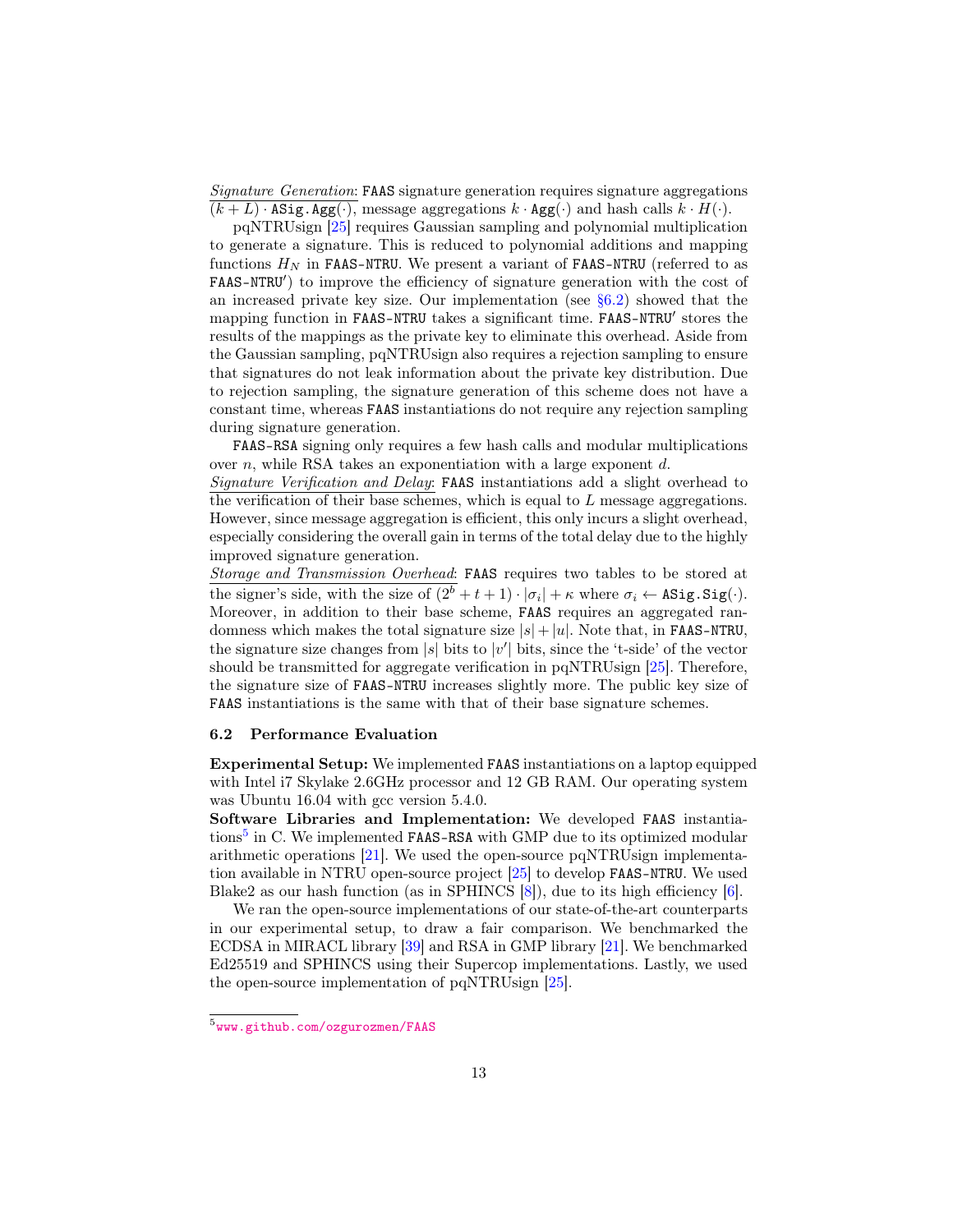**Parameters** We selected parameters to achieve  $\kappa = 128$ -bit security.

PQ Secure Schemes: We used the suggested parameters providing  $\kappa \approx 128$ -bit security for pqNTRUsign [\[25\]](#page-16-5). More specifically,  $\tilde{\sigma} = 107$ ,  $N = 512$ , and  $q =$  $2^{16} + 1$  and  $d = 77$  to achieve  $\kappa = 128$ . For SPHINCS, we refer the reader for the suggested parameters to [\[8\]](#page-15-8).

Traditional Schemes: We selected  $|n| = 3072$  bit,  $|e| = 17$  bit and  $|d| \approx 3072$  bit for RSA-based schemes. We chose  $|p'| = |q'| = 256$  bit for ECC-based schemes. **FAAS** Parameters: FAAS parameters are selected as  $(b, L) = (8, 32)$  and  $(k, t) =$  $(32, 256)$  for  $l_0 = l_2 = 256$ . The security of these parameters depend on how many different combinations one can derive with  $k$ -out-of- $t$  precomputed components, that is  $\binom{t}{k} = \binom{2^b}{L}$  $L<sup>2<sup>o</sup></sup>$ ). With current parameters, there are  $2<sup>141</sup>$  different combinations that can be created. Another important aspect is to keep the indexes secret. As discussed in [§4,](#page-7-2) this ensures that presented attack cannot be applied to FAAS. Since we are concatenating a secret  $(z)$  in the hash call  $(H_1)$ , the indexes will remain as secret. On the other hand, one can attack  $H_0$  and try to obtain an  $m^*$  such that  $H_0(m||u)$  corresponds to the same indexes as  $H_0(m^*||u)$ . However, since  $u$  is a random value derived based on secret indexes, the attacker must conduct a *target collision attack* to find such  $m^*$ . Since, any permutation of the indexes would correspond to a collision on  $H_0$ , there are  $k!$  different possible index permutations. Thus, the probability to find such an  $m^*$  is  $\frac{L!}{2^{2^b}}$ . With the current parameter selection, the probability for this is  $2^{-138}$ . Since the underlying signature schemes' parameters are selected to provide  $\kappa = 128$ -bit security, all in all, FAAS instantiations offer  $\kappa = 128$ -bit security.

Experimental Comparison: [Table 1](#page-2-1) shows numerical evaluation and comparison of FAAS instantiations and their counterparts.

FAAS instantiations offer notably faster signing over their base schemes with a slightly slower verification. (i) FAAS-NTRU and FAAS-NTRU' improve pqNTRUsign [\[25\]](#page-16-5) signature generation by  $29.67 \times$  and  $105.29 \times$ , respectively. (ii) For FAAS-RSA, signature generation is over  $40\times$  faster than traditional RSA.

However, FAAS instantiations require storing a private key up to 1 MB [\(Ta](#page-2-1)[ble 1\)](#page-2-1). With their improved side-channel resiliency and fast signature generation, FAAS instantiations can be preferred for delay-aware applications where the signer can tolerate storing up to 1MB of private key. We observed that the signing cost of FAAS-NTRU was dominated by the mapping functions, which map messages to vectors. We also noticed that these vectors can be stored as a private key component, instead of being deterministically generated during signing. This resulted in a trade-off between the signing time and private key size, where signing speeds up  $3.55\times$  with a 2 $\times$  increased private key size [\(Table 1\)](#page-2-1).

Recall that, SCRA [\[44\]](#page-17-5) does not use a masking strategy, and therefore, leaks its private key (as shown in  $\S3$ ). Since **FAAS** uses an efficient and constant-size aggregate masking strategy, its signature generation requires only twice as much signature aggregations and k message aggregations compared to insecure SCRA. This results in an approximately three times slower signature generation. The signature verification times of the both schemes are highly similar. Moreover, since **FAAS** relies on an efficient message encoding (see  $\S$ 4), the private key of **FAAS** is  $L \times$  smaller than that of SCRA. In practice, since L is selected as 32,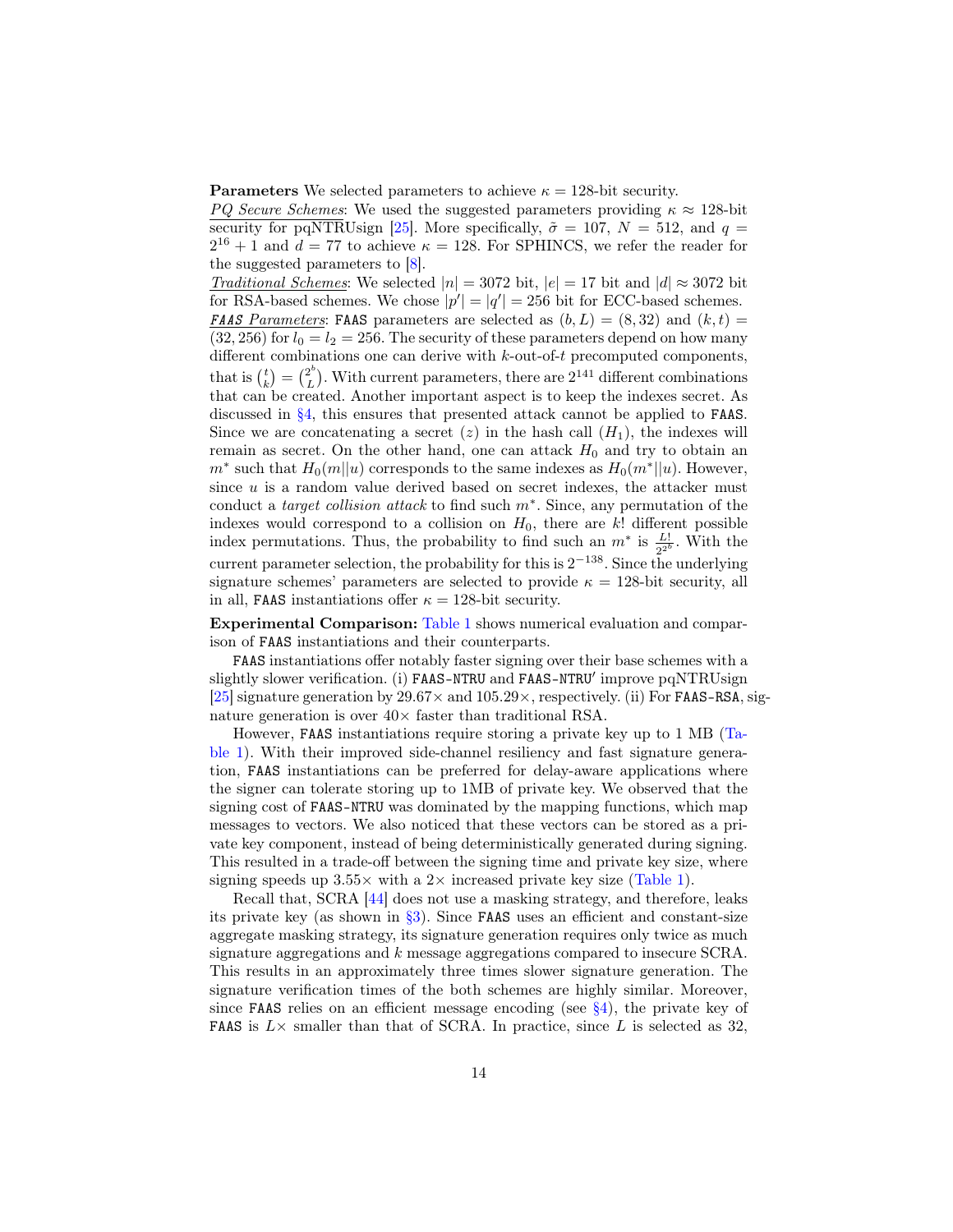this results in a significant improvement in terms of private key size. Therefore, FAAS addresses the flaws of SCRA with a small computation overhead and a more compact private key size.

# 7 Related Work

Online/offline signatures [\[19,](#page-16-13)[33,](#page-17-9)[38,](#page-17-10)[43\]](#page-17-4) offer fast signing since they precompute tokens for each message to be signed in the offline phase. In the online phase, these precomputed tokens are used to provide efficient signature generation. However, such methods incur linear storage with respect to the number of messages to be signed. Moreover, as tokens are depleted, they should be renewed that might introduce further overhead. Therefore, we believe they may not be practical for real-time networks that require continuous signature generation.

There are many schemes that leverage signature aggregation to ensure authentication and integrity in outsourced databases (e.g., [\[31,](#page-16-4)[32,](#page-16-14)[40\]](#page-17-11)). In such applications, the signatures of a small set of messages with well-defined indexes (e.g., signatures belonging to some row elements in a database table) are aggregated to obtain compact signatures for the response of database queries [\[32\]](#page-16-14). Despite their merits, potential security issues that stem from the homomorphic properties of these signatures were pointed out [\[30,](#page-16-15)[32\]](#page-16-14). Specifically, it has been shown that since aggregate signatures are mutable, one can create "new signatures" on data items that have not been explicitly queried by combining previously obtained aggregate signatures. To prevent this, immutable signatures (e.g., [\[30](#page-16-15)[,32\]](#page-16-14)) have been developed, which generally rely on one-time masking and/or sentinel signatures. Recently, signature schemes that depend on secure aggregation (e.g. RA [\[43\]](#page-17-4) and SCRA [\[44\]](#page-17-5)) have been proposed. However, as discussed, RA [\[43\]](#page-17-4) is an online/offline signature with a dependency on predefined structures in messages. In this paper, we showed that an adversary can forge signatures on any message in SCRA by observing a small number of signatures.

# 8 Conclusion

We first presented an attack to SCRA signature scheme that can forge signatures over any message by observing only 8161 signatures. We fully implemented our attack and forged signatures in only a few milliseconds after a one-time 2.5 hour preparation phase. We then proposed a new generic signature scheme (i.e., FAAS) that can transform any secure single-signer aggregate signature into a signer efficient signature scheme. We proposed two instantiations of FAAS called FAAS-RSA and FAAS-NTRU that can offer up to  $42\times$  and  $105\times$  faster signature generation as compared to their base signature schemes, respectively. Moreover, FAAS instantiations do not require some operations that are vulnerable to sidechannel attacks, and therefore, they provide an improved side-channel resiliency, where FAAS-NTRU also provides a post-quantum promise.

Acknowledgments. We would like to thank Zhenfei Zhang and the anonymous reviewers for their insightful comments and suggestions. This work is supported by the Department of Energy Award DE-OE0000780 and NSF Award #1652389.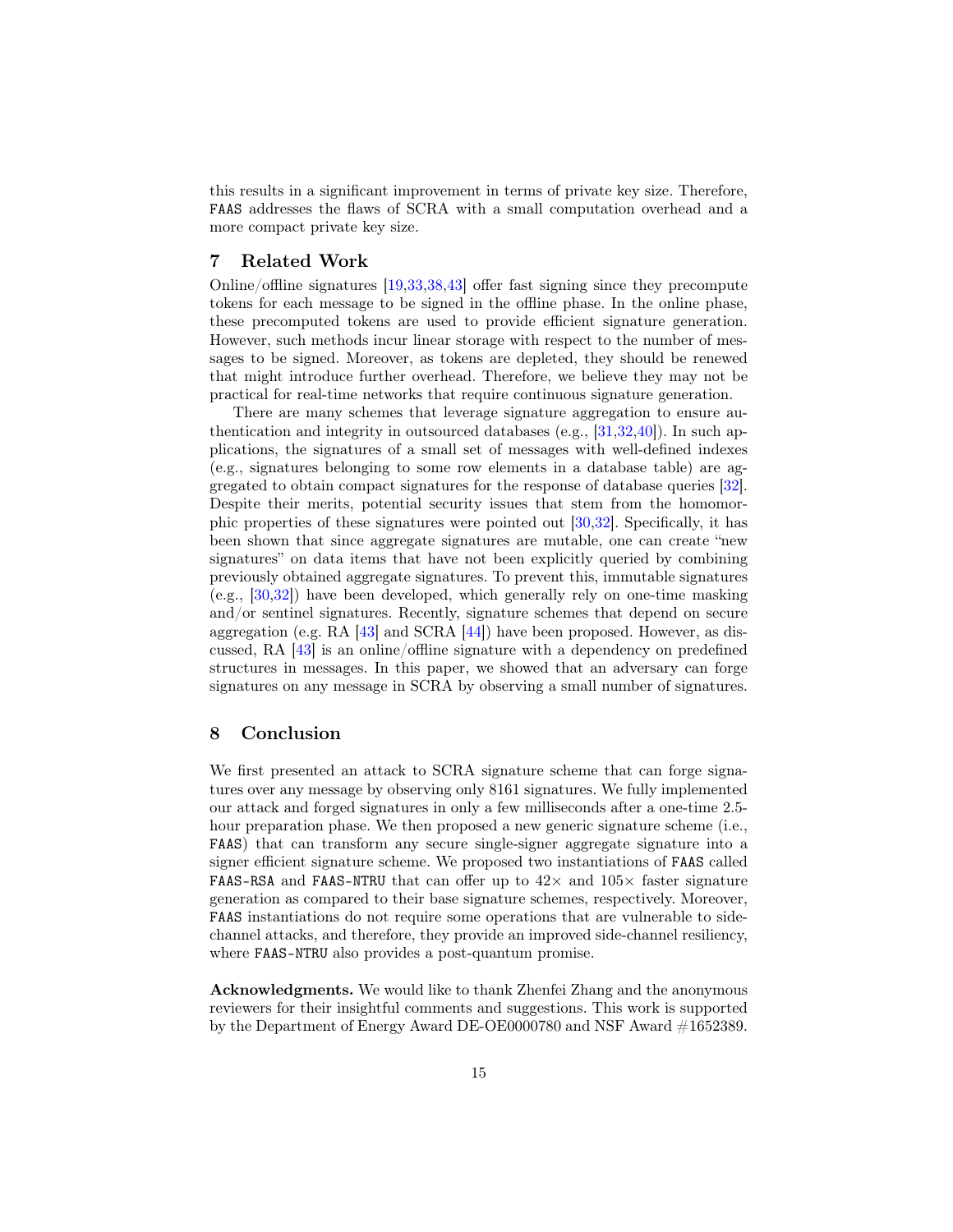# References

- <span id="page-15-0"></span>1. Ieee guide for wireless access in vehicular environments (wave) - architecture. IEEE Std 1609.0-2013 pp. 1–78 (March 2014)
- <span id="page-15-2"></span>2. D-Wave Systems Previews 2000-Qubit Quantum System  $(2016)$ , [https://www.dwavesys.com/press-releases/](https://www.dwavesys.com/press-releases/d-wave-systems-previews-2000-qubit-quantum-system) [d-wave-systems-previews-2000-qubit-quantum-system](https://www.dwavesys.com/press-releases/d-wave-systems-previews-2000-qubit-quantum-system)
- <span id="page-15-4"></span>3. The cyber resilient energy delivery consortium (credc) (2018), [https://cred-c.](https://cred-c.org/) [org/](https://cred-c.org/)
- <span id="page-15-5"></span>4. Post-quantum cryptography standardization conference (2018), [https://csrc.](https://csrc.nist.gov/Projects/Post-Quantum-Cryptography) [nist.gov/Projects/Post-Quantum-Cryptography](https://csrc.nist.gov/Projects/Post-Quantum-Cryptography)
- <span id="page-15-1"></span>5. American Bankers Association: ANSI X9.62-1998: Public Key Cryptography for the Financial Services Industry: The Elliptic Curve Digital Signature Algorithm (ECDSA) (1999)
- <span id="page-15-14"></span>6. Aumasson, J.P., Henzen, L., Meier, W., Phan, R.C.W.: Sha-3 proposal blake. Submission to NIST (Round 3) (2010), <http://131002.net/blake/blake.pdf>
- <span id="page-15-12"></span>7. Bellare, M., Garay, J., Rabin, T.: Fast batch verification for modular exponentiation and digital signatures. In: Advances in Cryptology EUROCRYPT'98, Lecture Notes in Computer Science, vol. 1403, pp. 236–250. Springer Berlin Heidelberg (1998)
- <span id="page-15-8"></span>8. Bernstein, D.J., Hopwood, D., Hülsing, A., Lange, T., Niederhagen, R., Papachristodoulou, L., Schneider, M., Schwabe, P., Wilcox-O'Hearn, Z.: SPHINCS: Practical stateless hash-based signatures. In: Advances in Cryptology – EURO-CRYPT 2015: 34th Annual International Conference on the Theory and Applications of Cryptographic Techniques. pp. 368–397. Springer Berlin Heidelberg (2015)
- <span id="page-15-7"></span>9. Bernstein, D., Duif, N., Lange, T., Schwabe, P., Yang, B.Y.: High-speed highsecurity signatures. Journal of Cryptographic Engineering 2(2), 77–89 (2012)
- <span id="page-15-6"></span>10. Boneh, D., Gentry, C., Lynn, B., Shacham, H.: Aggregate and verifiably encrypted signatures from bilinear maps. In: Biham, E. (ed.) Advances in Cryptology  $-$ EUROCRYPT 2003. pp. 416–432. Springer Berlin Heidelberg (2003)
- <span id="page-15-3"></span>11. Bos, J., Costello, C., Ducas, L., Mironov, I., Naehrig, M., Nikolaenko, V., Raghunathan, A., Stebila, D.: Frodo: Take off the ring! practical, quantum-secure key exchange from lwe. In: Proceedings of the 2016 ACM SIGSAC Conference on Computer and Communications Security. pp. 1006–1018. CCS '16, ACM, New York, NY, USA (2016), <http://doi.acm.org/10.1145/2976749.2978425>
- <span id="page-15-11"></span>12. Bos, J.N.E., Chaum, D.: Provably unforgeable signatures. In: Brickell, E.F. (ed.) Advances in Cryptology — CRYPTO' 92. pp. 1–14. Springer Berlin Heidelberg (1993)
- <span id="page-15-13"></span>13. Brier, É., Joye, M.: Weierstraß elliptic curves and side-channel attacks. In: Naccache, D., Paillier, P. (eds.) Public Key Cryptography. pp. 335–345. Springer Berlin Heidelberg, Berlin, Heidelberg (2002)
- <span id="page-15-15"></span>14. Coron, J., Naccache, D.: Boneh et al.'s k-element aggregate extraction assumption is equivalent to the diffie-hellman assumption. In: Proceedings of the 9th International Conference on the Theory and Application of Cryptology (ASIACRYPT 03'). pp. 392–397 (2003)
- <span id="page-15-10"></span>15. Ducas, L., Durmus, A., Lepoint, T., Lyubashevsky, V.: Lattice signatures and bimodal gaussians. In: Canetti, R., Garay, J.A. (eds.) Advances in Cryptology – CRYPTO 2013: 33rd Annual Cryptology Conference. Proceedings, Part I. pp. 40–56. Springer Berlin Heidelberg (2013)
- <span id="page-15-9"></span>16. Ducas, L., Lepoint, T., Lyubashevsky, V., Schwabe, P., Seiler, G., Stehle, D.: Crystals – dilithium: Digital signatures from module lattices. Cryptology ePrint Archive, Report 2017/633 (2017), <https://eprint.iacr.org/2017/633>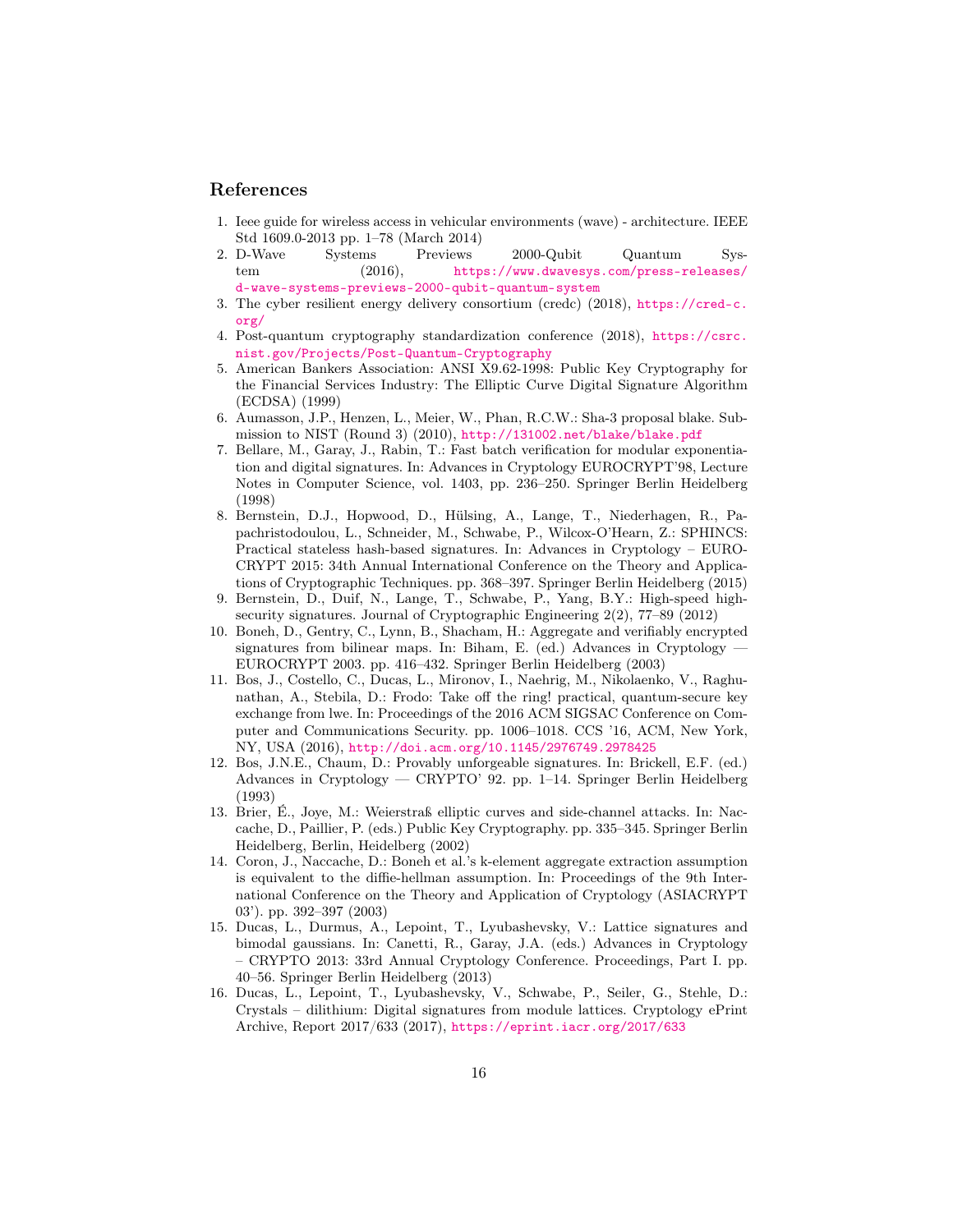- <span id="page-16-10"></span>17. El Bansarkhani, R., Buchmann, J.: Towards lattice based aggregate signatures. In: Progress in Cryptology AFRICACRYPT 2014. Lecture Notes in Computer Science, vol. 8469, pp. 336–355. Springer International Publishing (2014)
- <span id="page-16-6"></span>18. Espitau, T., Fouque, P., Gérard, B., Tibouchi, M.: Side-channel attacks on BLISS lattice-based signatures: Exploiting branch tracing against strongswan and electromagnetic emanations in microcontrollers. In: Proceedings of the 2017 ACM SIGSAC Conference on Computer and Communications Security, CCS 2017. pp. 1857–1874 (2017)
- <span id="page-16-13"></span>19. Even, S., Goldreich, O., Micali, S.: Online/offline digital signatures. In: Proceedings on Advances in Cryptology (CRYPTO '89). pp. 263–275. Springer-Verlag (1989)
- <span id="page-16-8"></span>20. Genkin, D., Valenta, L., Yarom, Y.: May the fourth be with you: A microarchitectural side channel attack on several real-world applications of curve25519. In: Proceedings of the 2017 ACM SIGSAC Conference on Computer and Communications Security. pp. 845–858. CCS '17, ACM, New York, NY, USA (2017), <http://doi.acm.org/10.1145/3133956.3134029>
- <span id="page-16-12"></span>21. Granlund, T.: GNU multiple precision arithmetic library 6.1.2. [https://gmplib.](https://gmplib.org/) [org/](https://gmplib.org/)
- <span id="page-16-7"></span>22. Groot Bruinderink, L., Hülsing, A., Lange, T., Yarom, Y.: Flush, gauss, and reload – a cache attack on the bliss lattice-based signature scheme. In: Gierlichs, B., Poschmann, A.Y. (eds.) Cryptographic Hardware and Embedded Systems – CHES 2016. pp. 323–345. Springer Berlin Heidelberg (2016)
- <span id="page-16-0"></span>23. Gungor, V.C., Sahin, D., Kocak, T., Ergut, S., Buccella, C., Cecati, C., Hancke, G.P.: Smart grid technologies: Communication technologies and standards. IEEE Transactions on Industrial Informatics 7(4), 529–539 (2011)
- <span id="page-16-1"></span>24. Harding, J., Powell, G., Yoon, R., Fikentscher, J., Doyle, C., Sade, D., Lukuc, M., Simons, J., Wang, J.: Vehicle-to-Vehicle Communications: Readiness of V2V Technology for Application. U.S. Department of Transportation National Highway Traffic Safety Administration (NHTSA) (August 2014)
- <span id="page-16-5"></span>25. Hoffstein, J., Pipher, J., Whyte, W., Zhang, Z.: A signature scheme from learning with truncation. Cryptology ePrint Archive, Report 2017/995 (2017), [https://](https://eprint.iacr.org/2017/995) [eprint.iacr.org/2017/995](https://eprint.iacr.org/2017/995)
- <span id="page-16-3"></span>26. Kalach, K., Safavi-Naini, R.: An efficient post-quantum one-time signature scheme. In: Dunkelman, O., Keliher, L. (eds.) Selected Areas in Cryptography – SAC 2015. pp. 331–351. Springer International Publishing, Cham (2016)
- <span id="page-16-9"></span>27. Katz, J., Lindell, Y.: Introduction to Modern Cryptography (Chapman & Hall/Crc Cryptography and Network Security Series). Chapman & Hall/CRC (2007)
- <span id="page-16-2"></span>28. Kelly, J.: A preview of bristlecone, google?s new quantum processor (2018), [https:](https://ai.googleblog.com/2018/03/a-preview-of-bristlecone-googles-new.html) [//ai.googleblog.com/2018/03/a-preview-of-bristlecone-googles-new.html](https://ai.googleblog.com/2018/03/a-preview-of-bristlecone-googles-new.html)
- <span id="page-16-11"></span>29. Kocher, P.C.: Timing attacks on implementations of diffie-hellman, rsa, dss, and other systems. In: Koblitz, N. (ed.) Advances in Cryptology — CRYPTO '96. pp. 104–113. Springer Berlin Heidelberg, Berlin, Heidelberg (1996)
- <span id="page-16-15"></span>30. Ma, D., Tsudik, G.: A new approach to secure logging. ACM Transaction on Storage (TOS) 5(1), 1–21 (2009)
- <span id="page-16-4"></span>31. Mykletun, E., Narasimha, M., Tsudik, G.: Signature bouquets: Immutability for aggregated/condensed signatures. In: Proceedings of the 9th European Symposium on Research in Computer Security (ESORICS '04). pp. 160–176. Springer-Verlag (2004)
- <span id="page-16-14"></span>32. Mykletun, E., Tsudik, G.: Aggregation queries in the database-as-a-service model. In: Proceedings of the 20th IFIP WG 11.3 working conference on Data and Applications Security. pp. 89–103. DBSEC'06, Springer-Verlag (2006)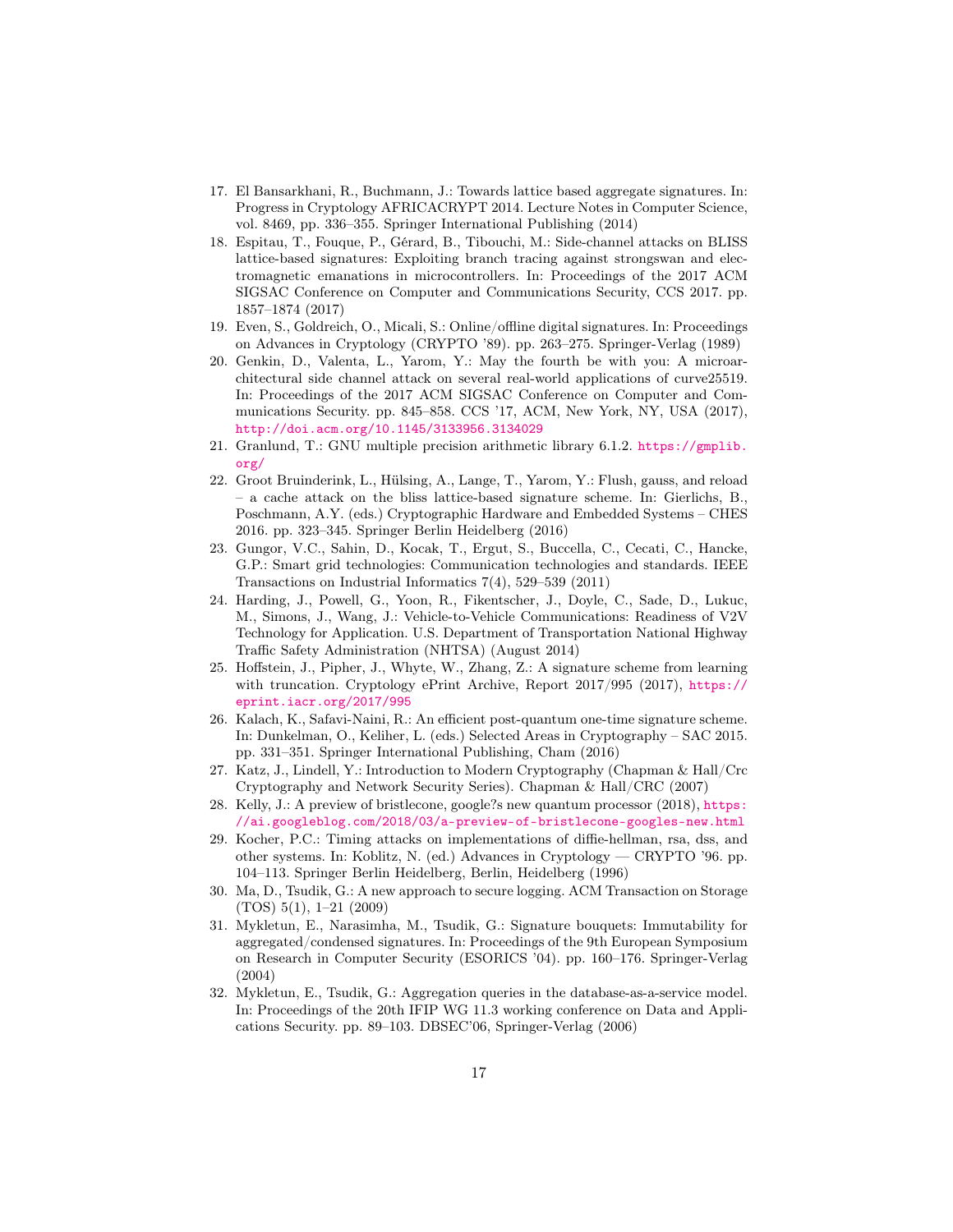- <span id="page-17-9"></span>33. Naccache, D., M'Raïhi, D., Vaudenay, S., Raphaeli, D.: Can D.S.A. be improved? Complexity trade-offs with the digital signature standard. In: Proceedings of the 13th International Conference on the Theory and Application of Cryptographic Techniques (EUROCRYPT '94). pp. 77–85 (1994)
- <span id="page-17-6"></span>34. Nguyen, P.Q., Shparlinski, I.E.: The insecurity of the elliptic curve digital signature algorithm with partially known nonces. Designs, Codes and Cryptography 30(2), 201–217 (2003)
- <span id="page-17-3"></span>35. Rivest, R., Shamir, A., Adleman, L.: A method for obtaining digital signatures and public-key cryptosystems. Communications of the ACM 21(2), 120–126 (1978)
- <span id="page-17-7"></span>36. Schindler, W.: Exclusive exponent blinding may not suffice to prevent timing attacks on rsa. In: Güneysu, T., Handschuh, H. (eds.) Cryptographic Hardware and Embedded Systems – CHES 2015. pp. 229–247. Springer Berlin Heidelberg (2015)
- <span id="page-17-1"></span>37. Seo, S.H., Won, J., Bertino, E., Kang, Y., Choi, D.: A security framework for a drone delivery service. In: Proceedings of the 2Nd Workshop on Micro Aerial Vehicle Networks, Systems, and Applications for Civilian Use. pp. 29–34. DroNet '16, ACM (2016)
- <span id="page-17-10"></span>38. Shamir, A., Tauman, Y.: Improved online/offline signature schemes. In: Proceedings of the 21st Annual International Cryptology Conference on Advances in Cryptology. pp. 355–367. CRYPTO '01, Springer-Verlag, London, UK (2001)
- <span id="page-17-8"></span>39. Shamus: Multiprecision integer and rational arithmetic  $c/c++$  library (MIRACL). <https://github.com/miracl/MIRACL>, Last Accessed on 30/01/2018.
- <span id="page-17-11"></span>40. Song, W., Wang, B., Wang, Q., Peng, Z., Lou, W.: Tell me the truth: Practically public authentication for outsourced databases with multi-user modification. Information Sciences 387, 221 – 237 (2017)
- <span id="page-17-0"></span>41. Tesfay, T., Boudec, J.Y.L.: Experimental comparison of multicast authentication for wide area monitoring systems. IEEE Transactions on Smart Grid PP(99) (2017)
- <span id="page-17-2"></span>42. Won, J., Seo, S.H., Bertino, E.: A secure communication protocol for drones and smart objects. In: Proceedings of the 10th ACM Symposium on Information, Computer and Communications Security. pp. 249–260. ASIA CCS '15, ACM (2015)
- <span id="page-17-4"></span>43. Yavuz, A.A.: An efficient real-time broadcast authentication scheme for command and control messages. IEEE Transactions on Information Forensics and Security 9(10), 1733–1742 (2014)
- <span id="page-17-5"></span>44. Yavuz, A.A., Mudgerikar, A., Singla, A., Papapanagiotou, I., Bertino, E.: Real-time digital signatures for time-critical networks. IEEE Transactions on Information Forensics and Security 12(11), 2627–2639 (2017)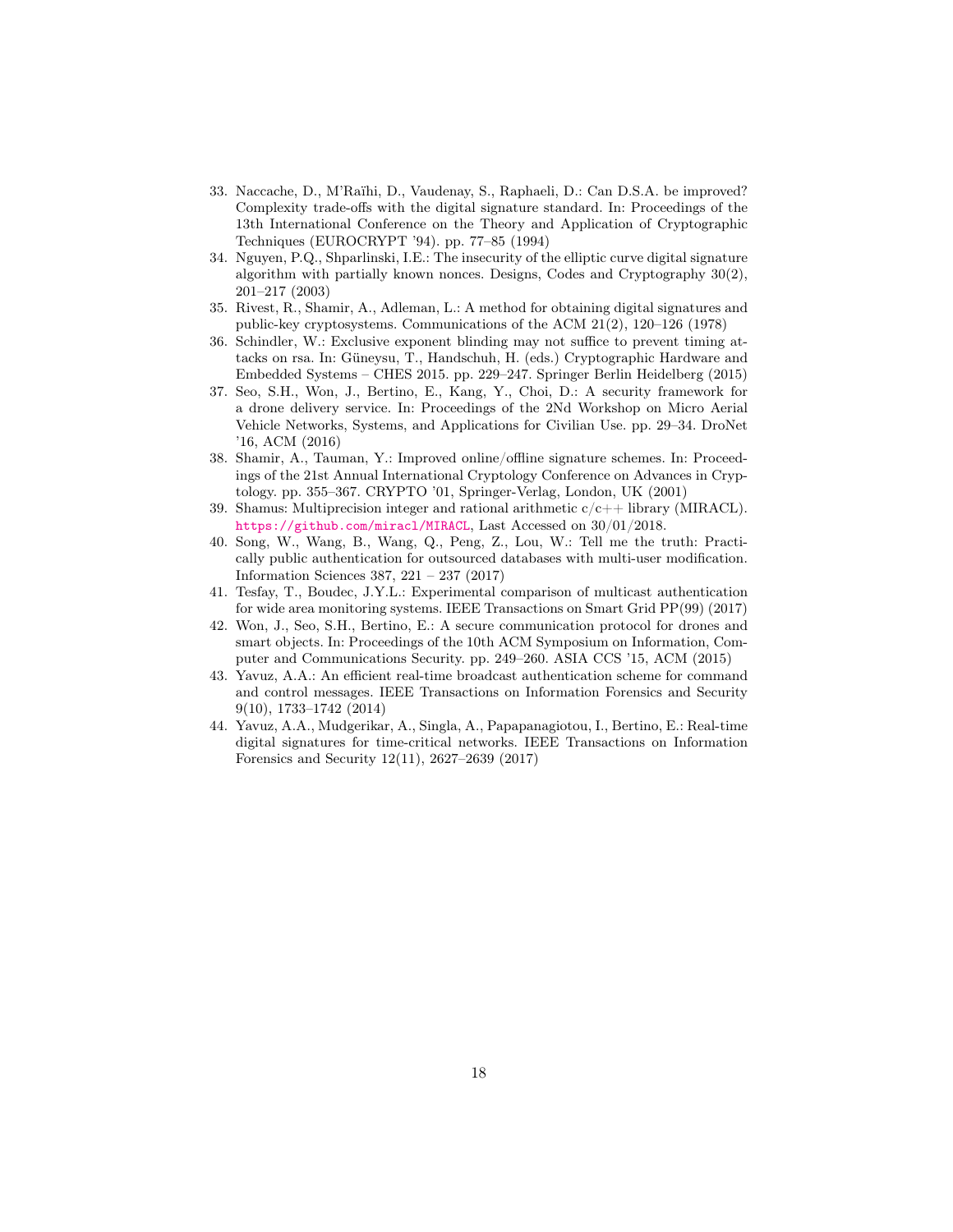# Appendix A Security Definitions

<span id="page-18-1"></span>Definition 6. Aggregate Existential Unforgeability under Chosen Message Attack (A-EU -CMA) for a single user aggregate signature is as follows.

 $Exp^{A-EU-CMA}_{\text{Asig},\mathcal{A}}(1^{\kappa}):$  $L_m \leftarrow \emptyset$  SigA<sub>sk</sub>( $\overrightarrow{m}$ )  $(sk, PK) \leftarrow \texttt{Asig.Kg}(1^{\kappa})$   $\gamma_i \leftarrow \texttt{Asig.Sig}(m_i, sk)$  for  $i = 1, ..., j$  $(\overrightarrow{m}^*, \sigma^*) \leftarrow \mathcal{A}^{\text{SigA}_{sk}(\cdot), RO(\cdot)}(PK) \qquad \sigma \leftarrow \text{Asig.Agg}(\gamma_1, \ldots, \gamma_j)$  $L_m \leftarrow L_m \cup \overline{m}$ 

We say A wins in time t, and after  $q_S$  and  $q_h$  queries if ((Asig.Ver  $(\vec{m}^*, \sigma^*, PK) \wedge (\vec{m}^* \cap L_m = \emptyset)$ . The A-EU-CMA advantage of A is defined as  $Adv_{\text{Asig},\mathcal{A}}^{A-EU-CMA}(t, q_S, q_h) = Pr[Exp_{\text{Asig},\mathcal{A}}^{A-EU-CMA} = 1].$ 

**FAAS** requires that the underlying aggregate signature achieves  $k$ -element Aggregate Extraction (AE) property [\[10](#page-15-6)[,14\]](#page-15-15), which is defined in the following.

<span id="page-18-2"></span>**Definition 7.** For a given aggregate signature  $s \leftarrow \mathcal{S}igA_{sk}(\overrightarrow{m})$  computed on k individual data items  $\vec{m} = (m_1, \ldots, m_k)$ , it is difficult to extract the individual signatures  $(\gamma_1, \ldots, \gamma_k)$  of  $(m_1, \ldots, m_k)$  provided that only s is known to the extractor.

Initially, Boneh et al. [\[10\]](#page-15-6) assumed that it is a hard problem to extract individual BLS signatures given an aggregate BLS signature, which was then proven to hold in [\[14\]](#page-15-15) under the Computational Diffie-Hellmann assumption. We note that C-RSA [\[31\]](#page-16-4) and pqNTRUsign [\[25\]](#page-16-5), which are used in FAAS instantiations, achieve this property (see [Appendix B](#page-18-0) for a discussion on pqNTRUsign).

# <span id="page-18-0"></span>Appendix B Proof of Theorem 5.1

**Theorem 5.1**  $Adv_{\text{FALS},A}^{EU-CMA}(t, q_S, q_h)$  is bounded as follows.

$$
Adv_{\text{FALS},\mathcal{A}}^{EU-CMA}(t,q_S,q_h) \leq Adv_{\text{Asig},\mathcal{B}}^{A-EU-CMA}(t',q_S',q_h')
$$

where  $t' = O(t) + 2q_S(t_{\text{RNG}} + t_{\text{Sig}} + t_{\text{Agg}})$ ,  $q_S' \geq 2q_S$  and  $q_H = q_H'$ .

*Proof.* We prove that if there exists an adversary  $A$  that can break the  $EU\text{-}CMA$ security of FAAS signatures as in [Definition 2](#page-3-0) in time t, and after making  $q<sub>S</sub>$  and  $q_H$  signature generation and hash queries, respectively, then one can use A to build an algorithm  $\beta$  that can break the A-EU-CMA security of the underlying aggregate signature scheme  $\Delta Sig$  signatures as in [Definition 6](#page-18-1) in time  $t'$ , and after making  $q'_{S}$  and  $q'_{H}$  signature generation and hash queries, respectively. Setup:  $\beta$  is initiated with the public key of the underlying aggregate signature

 $\overline{\text{scheme }}$   $PK'$  where  $(\textit{sk}', \textit{PK}') \leftarrow \texttt{Asig.Kg}(1^\kappa)$ 

– B setups the H-Sim function to handle A 's  $RO(\cdot)$  queries. That is, the cryptographic hash function  $H$  is modeled as a random oracle via  $H$ -Sim as follows.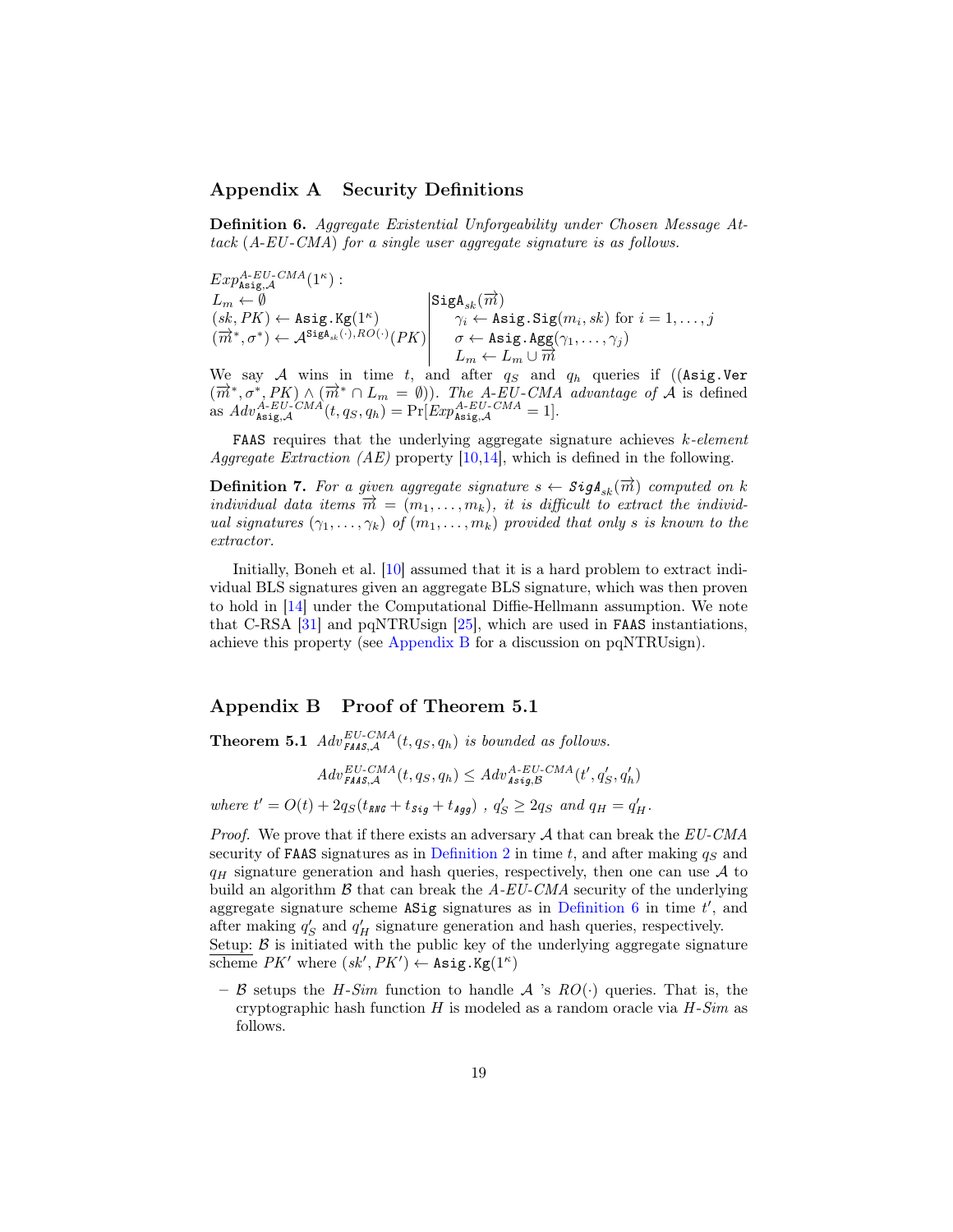- $h \leftarrow H\text{-}Sim(x, L_H, i)$ : If  $x \in L_H$  then H-Sim returns the corresponding value  $h \leftarrow L_H(x)$ . Otherwise, it returns  $h \stackrel{\$}{\leftarrow} \{0,1\}^{l_i}$  where  $i \in \{0,1,2\}$ as the answer, inserts  $(x, h)$  into  $L_H$ , respectively.
- B keeps tables  $(L_H, L_m)$  to keep track of random oracle and signature queries.
- $-$  B picks  $z \stackrel{\$}{\leftarrow} \{0,1\}^{\kappa}$ , sets  $PK \leftarrow PK'$  and passes  $PK'$  to A as the public key of FAAS signature scheme.

Execute  $\mathcal{A}^{\text{FARS.Sig(\cdot),RO(\cdot)}}: \mathcal{B}$  replies  $\mathcal{A}$ 's signature and hash queries as follows.

- To reply a signature queries on  $m_i$  for  $i \in (1, \ldots, q_s)$   $\beta$  works as follows:
	- 1. B computes  $(j_1, \ldots, j_k) \leftarrow H\text{-}Sim(m_i || z, L_H, 2)$  where each  $\{j_i\}_{i=1}^k$  is interpreted as a |t|-bit integer, then computes  $(u_{j_1} \ldots u_{j_k}) \leftarrow H\text{-}Sim(j_i||z, L_H, 1)$ and  $u_i \leftarrow Agg(u_1, \ldots, u_k)$ .
	- 2. B queries  $\sigma_{u_i} \leftarrow \text{SigA}_{sk'}(u_1, \ldots, u_k)$  and stores  $(u_i, \sigma_{U_i})$  in  $L_m$ .
	- 3. B computes  $(j_1^*, \ldots, j_k^*) \leftarrow H\text{-}Sim(m_i||u_i, L_H, 0)$  where each  $\{j_i^*\}_{i=1}^L$  interpreted as a  $|b|$ -bit integer.
	- 4. B queries  $\sigma_{m_i} \leftarrow \texttt{Asig.A}_{sk'}(j_1^*, \ldots, j_L^*)$  and  $s \leftarrow \texttt{Asig.Agg}(\sigma_{u_i}, \sigma_{m_i})$  and stores  $(m_i, \sigma_{m_i})$  in  $L_m$ .
	- 5. B returns  $\sigma_i = (u_i, s_i)$ .
- $RO(\cdot)$  Queries: B replies to A's queries on  $H_0, H_1$  and  $H_2$  hash functions on input x by initiating the  $H-Sim(x, L_H, i)$  oracle where  $i \in \{0, 1, 2\}$  as defined in [§2.](#page-3-1)

Forgery of  $\mathcal{A}$  : After at most  $q_S$  signature queries,  $\mathcal{A}$  outputs a forgery  $\langle m^*, (u^*, s^*) \rangle$ under PK. As in [Definition 6,](#page-18-1) A wins if  $(FAAS-Ver(m^*,\sigma^* = (u^*,s^*), PK) \wedge$  $(m^* \cap L_m = \emptyset)$ ). Otherwise, A loses in the experiment. If A loses in the experiment,  $\beta$  also loses and outputs 0.

Forgery of B: Given A's successful forgery  $\langle m^*, (u^*, s^*) \rangle$ , B works as follows.

<span id="page-19-0"></span>1. First computes  $(\tilde{j}_1^*,..., \tilde{j}_k^*) \leftarrow H\text{-}Sim(m^*||z, L_H, 2)$  and  $(u_{\tilde{j}_1^*}^*,..., u_{\tilde{j}_k}^*) \leftarrow$ 

 $H\text{-}Sim(\tilde{j}_i^*||z, L_H, 1)$  and checks if  $u^* \stackrel{?}{=} Agg(u_{\tilde{j}_1^*}^*, \ldots, u_{\tilde{j}_k^*}^*)$  holds, it outputs 0 (this event can happen with a negligible probability since it is equivalent to breaking the hash function).

- 2. B then computes  $(j_1^*, \ldots, j_L^*) \leftarrow H\text{-}Sim(m^*||u^*, L_H, 0)$  where each  $\{j_i^*\}_{i=1}^L$ is interpreted as a  $|b|$ -bit integer.
- 3. B queries  $\sigma_m$   $\leftarrow$  SigA<sub>sk'</sub> $(j_1^*, \ldots, j_L^*)$ , computes  $\tilde{s}^*$ ← ASig.Agg $(s^*, Inv(\sigma_m))$  (where Inv is the inverting function based on the mathematical structure of the underlying aggregate signature scheme).
- 4. B outputs  $(u^*, \tilde{s}^*)$  as a successful forgery of the underlying aggregate signature scheme ASig.

Success Probability Analysis: We analyze the events that are needed for  $\beta$  to win the  $A$ -EU-CMA experiment as defined in [Definition 6](#page-18-1) for ASig as follows.

- $\overline{Abort1}$ :  $\beta$  does not fail in answering any of  $\mathcal{A}$ 's queries.
- Forge: A wins the  $EU\text{-}CMA$  experiment for FAAS.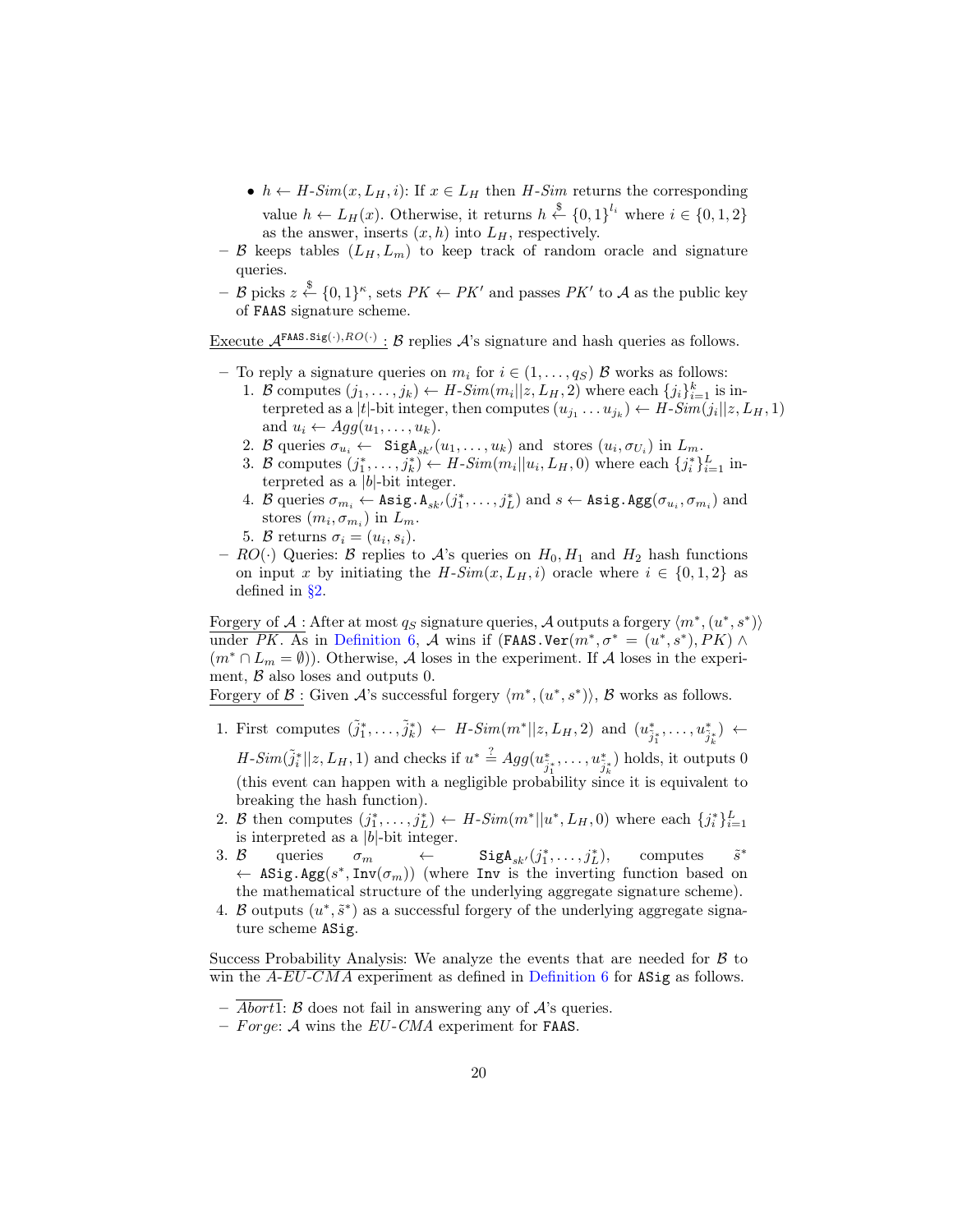- $\overline{Abort2}$ :  $\beta$  does not abort during the forgery of  $\beta$ .
- Win:  $\beta$  wins the A-EU-CMA experiment of Asig

B wins if all the events happens and therefore, the probability  $Adv_{\mathbf{Asig},\mathcal{B}}^{A-EU-CMA}(t', q_S', q_h')$ decomposes as:

 $Pr[Win] = Pr[\overline{Abort1}] \cdot Pr[Forge|\overline{Abort1}] \cdot Pr[\overline{Abort2}|\overline{Abort1} \wedge Forge]$ 

- 1. Abort1: B responds to each of A's sign queries by querying the  $\text{SigA}_{sk'}(\cdot)$  as defined in Definition  $6$  twice. Therefore,  $\beta$  only aborts if it cannot receive a valid signature from the  $\text{SigA}_{sk'}(\cdot)$  that only happens with a negligible probability, and therefore,  $Pr[Abort1] = 1$ .
- 2. Forge:  $\beta$  only aborts if adversary  $\mathcal A$  aborts and since the simulation transcript is indistinguishable from that of the actual scheme (based on the discussion in the indistinguishability analysis), the probability that  $\beta$  does not abort and A wins the EU-CMA experiment is  $Pr[Forge|Abort1] =$  $Adv_{\texttt{FAAS}, \mathcal{A}}^{EU-CMA}(t, q_S, q_h).$
- 3. Abort2: As highlighted in the Step [1](#page-19-0) in Forgery of  $\beta$ , the probability that  $(u^*, \tilde{s}^*)$  is not a valid message-signature pair is negligible. Moreover, the probability that  $u^* \cap L_m \to u^*$  happens is only  $\frac{1}{2^k}$ , since it requires breaking the underlying hash function. Therefore, after the successful forgery by  $A$ , B's forgery will also be valid and non-trivial with an overwhelming probability and it can be concluded that  $Pr[\overline{Abort2}|\overline{Abort1} \wedge Forge] \approx 1$ .
- 4. Win:  $\beta$  wins the A-EU-CMA experiment of Asig with probability denoted as  $Pr[Win] = Adv_{\mathbf{Asig}, \mathcal{B}}^{A-EU-CMA}(t', q'_{\mathcal{S}}, q'_{h}).$  This event only happens when all the above events happen. This implies that the  $EU\text{-}CMA$  advantage of FAAS adversary is bounded by the  $A$ -EU-CMA advantage of the underlying Asig adversary.

Execution Time Analysis:  $\mathcal{B}'$ 's running time is that of  $\mathcal{A}'$ 's plus all the the time it takes to respond  $\mathcal{A}$ 's queries. Each  $\mathcal{A}$ 's query requires two random number generator calls (which its cost is denoted by  $t_{\text{RNG}}$ ) and two  $\text{SigA}_{sk'}(\cdot)$  calls. Each  $SigA_{sk'}(\cdot)$  call corresponds to a  $\text{ASig.Sig}(\cdot)$  and a  $\text{ASig.Agg}(\cdot)$  calls, which cost  $t_{\text{Sig}}$  and  $t_{\text{Agg}}$ , respectively. Therefore,  $\mathcal{B}$ 's running time is estimated as  $t' = O(t) +$  $2q_S(t_{\rm RNG}+t_{\rm Sig}+t_{\rm Agg}).$ 

Transcript Indistinguishability:  $A$ 's view of the actual scheme is the public key  $\overline{PK}$ , the signatures  $(\sigma_1, \ldots, \sigma_j)$  for  $j \leq q_S$  and the output of the hash functions.  $PK = PK'$  is an output of  $\text{ASig.Kg}(1^{\kappa})$ , which is identical to the actual scheme. For the signatures  $\{\sigma_j = (u_j, s_j)\}_{j=1}^{q_s}$ , one can see that the distribution of u is identical to the actual scheme since it is the output of the  $Agg(\cdot)$  algorithm on the values  ${u_i}_{i=1}^k$  which have the same distribution as in the actual scheme, (due to the  $RO(\cdot)$  calls). Moreover, the distribution of  $\{s_i\}_{i=1}^{q_S}$  in the simulation is identical to those in the actual scheme, since they are all the output of the same  $\texttt{ASig}.Agg(\cdot)$ . Lastly, the output of the random oracles in the proof is simulated with the same domain for  $H_0, H_1$  and  $H_2$  as in the actual schemes.

**Discussion:** We note that for the instantiations in  $\S4$ , the underlying scheme, C-RSA [\[31\]](#page-16-4), is proven to be k-element secure as in [Definition 7.](#page-18-2) As for the